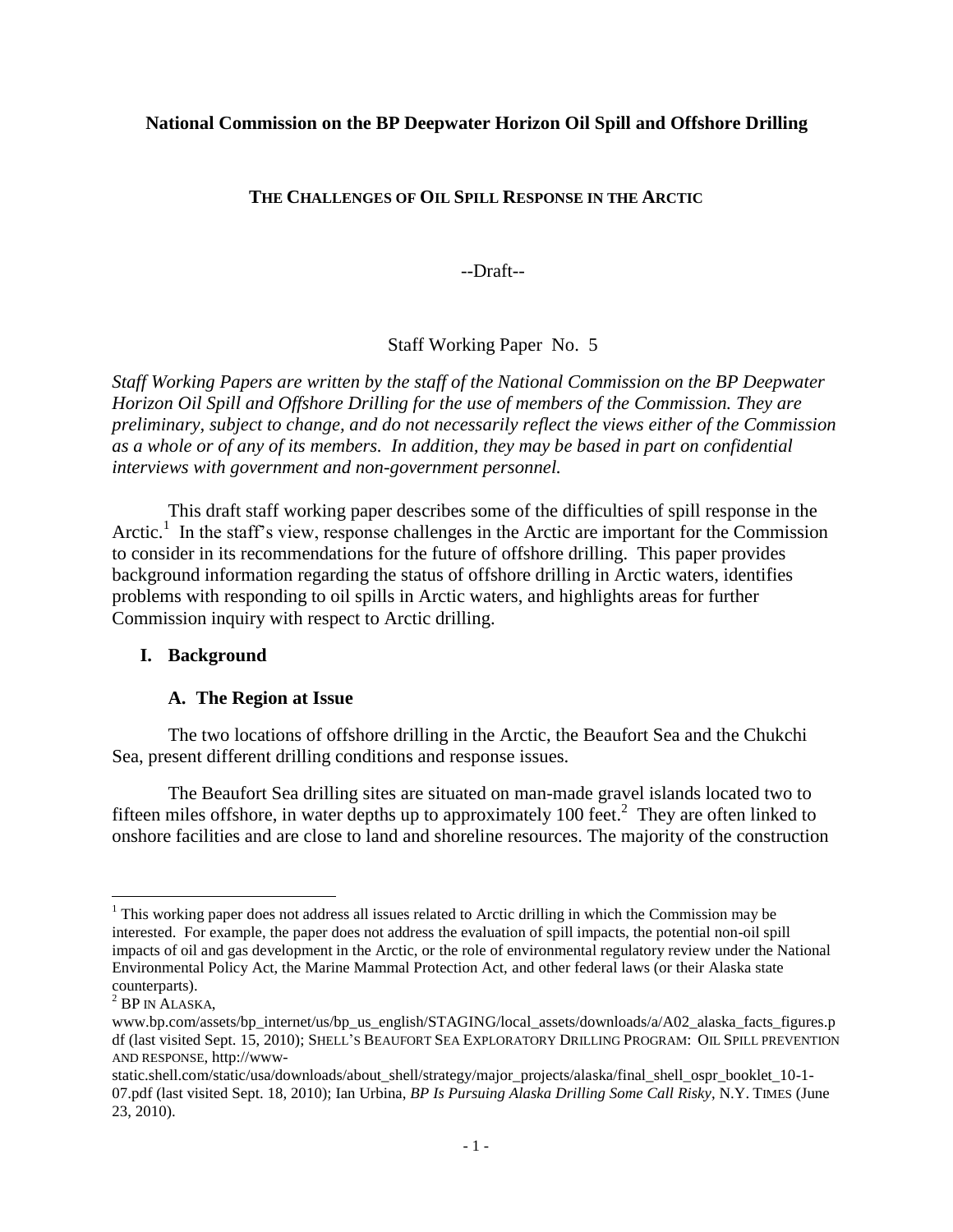of the offshore gravel islands, however, needs to be completed during the winter ice season when an ice road exists between the site and the mainland.<sup>3</sup>

The locations of drilling interest in the Chukchi Sea are much further offshore and, consequently, much less accessible. This area had until recently generated less interest from industry as a result of its lack of shoreline infrastructure and the consequent heightened cost of drilling.<sup>4</sup> The current applications from the Shell Oil Company and StatOil are for seismic exploration and exploratory drilling at least sixty miles off the coast that would take place during the open water season from July to October. 5

These differences in environmental conditions and drilling proposals mean that spill response in the Beaufort Sea would potentially be more straightforward than spill response in the Chukchi. The Beaufort region has more developed and proximate infrastructure, so access to a spill area might be easier. However, the Beaufort drilling sites are closer to both the sensitive shoreline and the areas traversed by bowhead whales and whale hunters.

A spill or blowout in the Chukchi Sea area would be more difficult to access, let alone contain and clean up. Although Shell has pre-positioned assets dedicated to potential spill response in the Chukchi Sea,  $\overline{6}$  bringing any assets, both the pre-staged equipment and any additional resources brought from elsewhere, to bear on a spill in the Arctic would be more difficult than in the Gulf of Mexico. And once the winter freeze occurs, any spill would be impossible to access for purposes of response. On the other hand, any spill in the Chukchi Sea would be far from coastal resources, and oil trapped beneath sea ice would be unlikely to spread into marine ecosystems until the ice began to melt.

The Arctic areas also stand in contrast with the Gulf of Mexico in terms of the issues posed by deepwater drilling. The Deepwater Horizon containment efforts were complicated immensely by the depth of the wellhead and the high well pressures encountered at the Macondo well. Wells in both the Chukchi and the Beaufort Seas would be in far shallower water, which could make it easier to contain a blowout or riser leak. Shell asserts that well pressures in the Chukchi and Beaufort Seas would be approximately one third to one half of the pressures faced by BP at the Macondo well.<sup>7</sup> Finally, although wells in the Chukchi would be similar to the

<sup>3</sup> J.D. Hall, *Oooguruk Project Offshore Alaska*, OFFSHORE (Aug. 1, 2008), http://www.offshoremag.com/index/article-display/337896/articles/offshore/volume-68/issue-8/arctic-frontiers/oooguruk-projectoffshore-alaska.html.

 $^4$  Charles Thomas, Walter North, Tom Doughty & David Hite, Alaska North Slope Oil and Gas: A PROMISING FUTURE OR AN AREA IN DECLINE?, DOE/NETL (Apr. 8, 2009),

http://www.netl.doe.gov/technologies/oil-gas/publications/AEO/ANS\_Potential.pdf [hereinafter THOMAS ET AL., ALASKA NORTH SLOPE OIL AND GAS].

<sup>5</sup> Online Public Notice, State of Alaska, North Slope Borough: Shell Offshore Inc. 2010 Chukchi Sea Exploration Plan (Nov. 25, 2009),

http://notes4.state.ak.us/pn/pubnotic.nsf/PNByPublActive/863634D1F5F7724089257678000615E2?OpenDocument (last visited Sept. 15, 2010).

 $^6$  Peter K. Velez, Upstream Emergency Response Manager, Shell International Exploration and Production B.V., Presentation to Commission staff (Sept. 16, 2010).

 $7$  The Macondo wellhead lay below about 5,000 feet of water; the proposed exploratory wells in the Chukchi Sea would be at depth of about 150 feet. Shell believes, based on the testing it has already done, that the pressures in the Chukchi Sea would be two to three times less than they were in the Macondo well. Letter from Marvin E. Odum, President, Shell Oil Company to S. Elizabeth Birnbaum, Minerals Management Service (May 14, 2010), *available at* http://www.thearcticsounder.com/article/1020shell\_letter\_defends\_arctic\_program\_in\_light.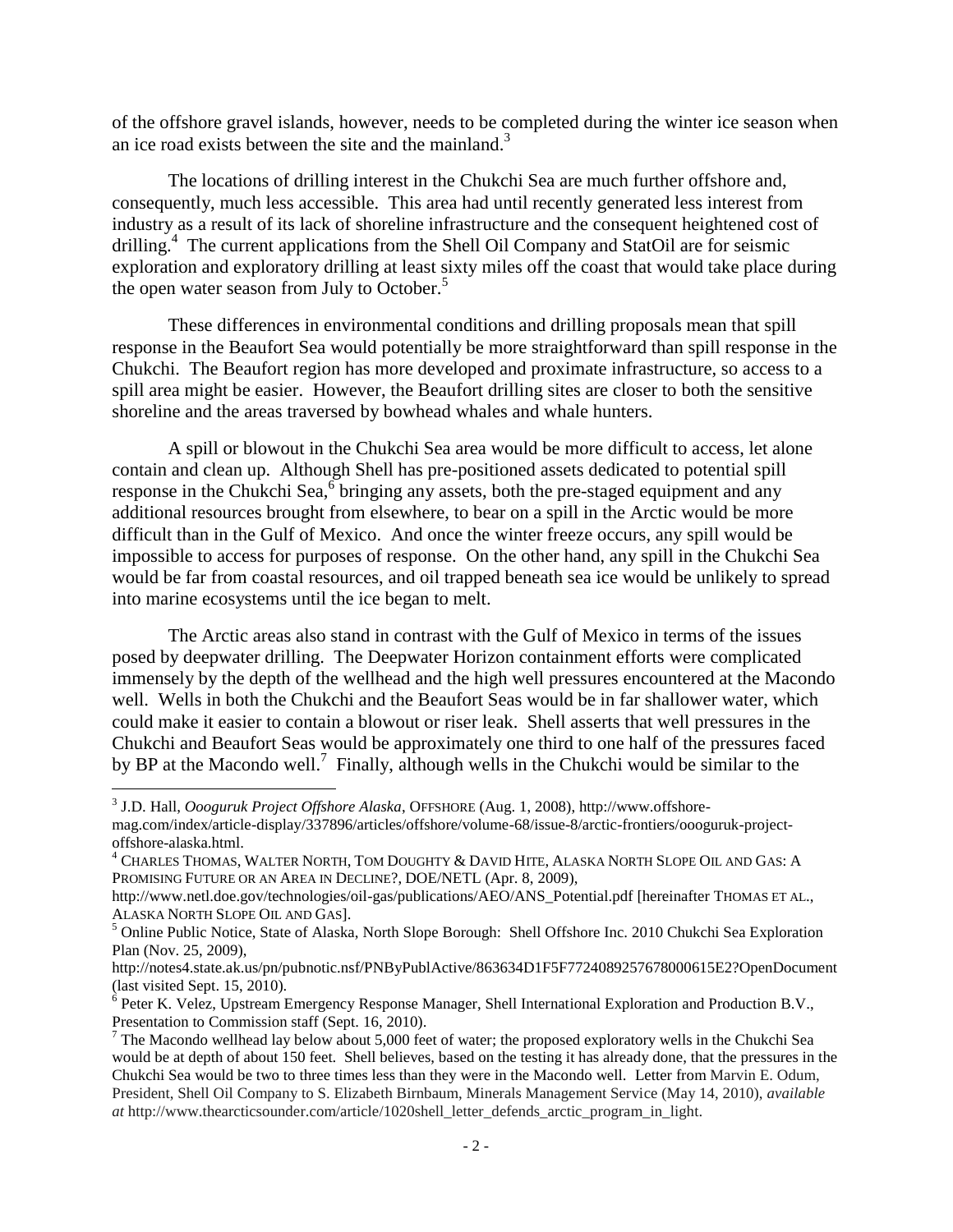Macondo well in terms of distance from shore, the human uses of the shoreline of the Gulf Coast are much more expansive than the human uses of the North Slope Coast.<sup>8</sup>

The contrasts between these regions and between open water and ice conditions affect the nature of spill response and spill response planning. Many of the issues highlighted in this paper apply to both the Beaufort and the Chukchi Seas, but the different conditions should be kept in mind.

#### **B. Industry Interest**

Although interest in exploring Alaska's North Slope for oil began in the early  $20<sup>th</sup>$ century, the region's remoteness and lack of land availability prevented serious private investment, leaving most exploration to the U.S. Navy. It was the discovery of the Prudhoe Bay and Kuparuk River fields from 1967-69 that spurred the industry to explore the Arctic region of Alaska. $\frac{9}{2}$  In 1979, the government conducted a leasing sale that included state and federal waters of the Beaufort Sea, resulting in the first major venture into Arctic offshore exploration.<sup>10</sup>

Drilling in the Beaufort began in 1981, with a total of 20 wells drilled by 1989. Only a few of the wells were further developed, including those in the Northstar and Liberty fields. Most of the wells drilled in the Beaufort came up dry. Among the dry wells were those in the Mukluk field, which, at a cost of \$120 million, are considered the most expensive dry wells ever drilled.<sup>11</sup> In the Chukchi, remoteness and harsh conditions continued to discourage industry activity. The first lease sale in the area was not held until 1988.

In the 1990s, industry's interest decreased in both the Chukchi and the Beaufort, in part because of the failure of Mukluk. But more recently, interest—in particular, by Shell—has begun to grow once again. Several factors have contributed to renewed oil industry interest in drilling in the Beaufort and Chukchi Seas. Improved technology has made remote locations more economically viable to explore. Additionally, the then-Minerals Management Service  $(MMS)^{12}$  issued new information for the Burger field in the Chukchi Sea in advance of the lease sales held in 2008, which detailed significant untapped oil and gas resources and made the region much more attractive for exploration and investment.<sup>13</sup> The U.S. Geology Survey, also in 2008, released a reevaluation of Arctic potential resources, estimating that "90 billion barrels of oil, 1,669 trillion cubic feet of natural gas, and 44 billion barrels of natural gas liquids may remain to be found in the Arctic, of which approximately 84 percent is expected to occur in offshore areas<sup>"14</sup>

Shell estimates that there are 25 billion barrels of oil in the Alaskan Arctic, with the majority in the Chukchi Sea; the data from BOEMRE, which accounts only for oil that is economically recoverable with current technology, is 0.15 to 12 billion barrels of oil in the

 $\overline{a}$ 

<sup>13</sup> THOMAS ET AL., ALASKA NORTH SLOPE OIL AND GAS at 2-79.

<sup>&</sup>lt;sup>8</sup> Some of the shoreline and human use issues of Gulf of Mexico and the Chukchi and Beaufort Seas will be discussed in later Commission work on the potential impacts of a spill.

<sup>9</sup> THOMAS ET AL., ALASKA NORTH SLOPE OIL AND GAS, at 2-17 to 2-25.

<sup>10</sup> *Id.* at 2-26.

<sup>11</sup> *Id.* at 2-35.

 $12$  MMS is now the Bureau of Ocean Energy Management, Regulation and Enforcement (BOEMRE).

<sup>&</sup>lt;sup>14</sup> Fact Sheet, U.S. Geological Survey, Circum-Arctic Resource Appraisal: Estimates of Undiscovered Oil and Gas North of the Arctic Circle (2008), *available at* http://pubs.usgs.gov/fs/2008/3049/.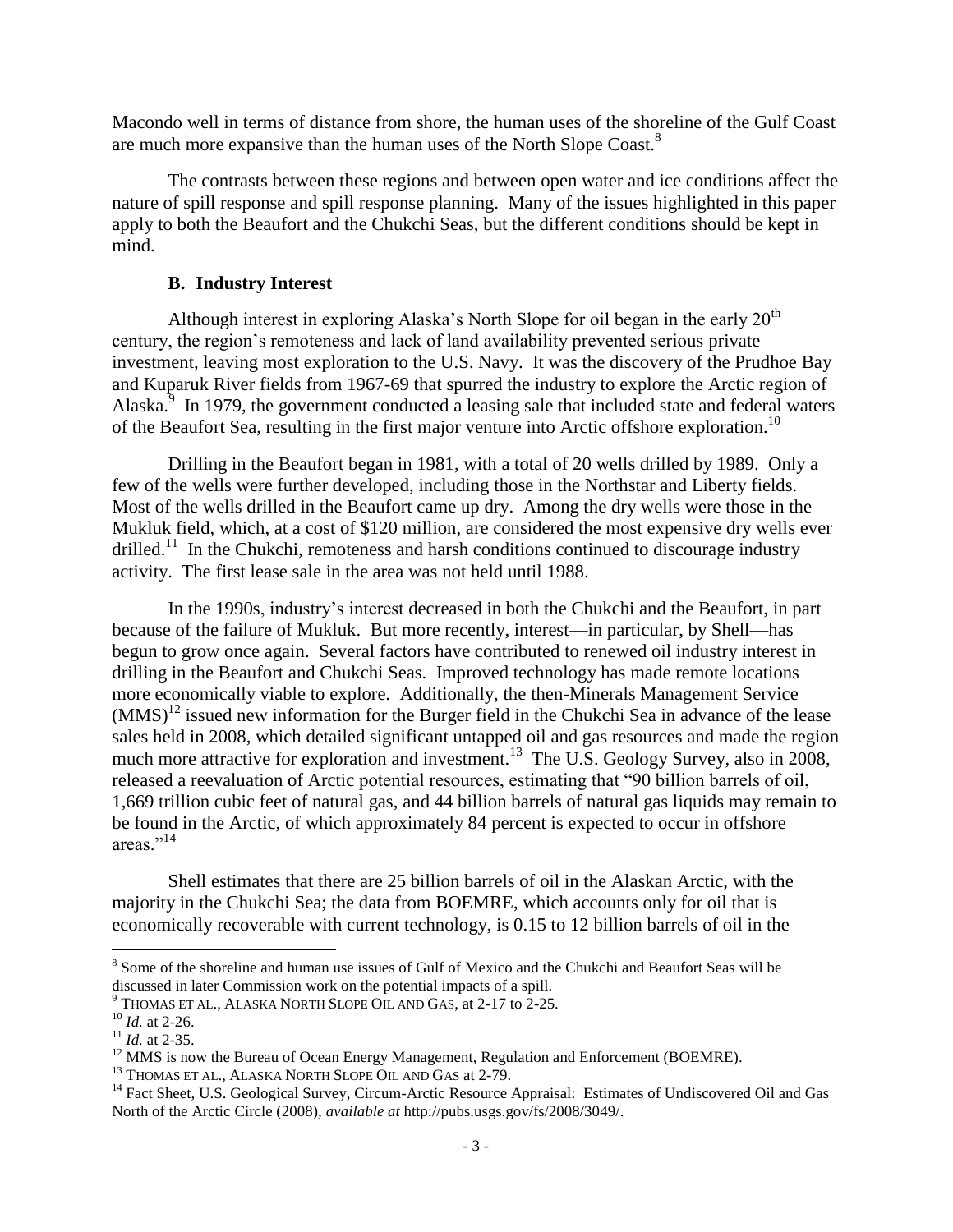Chukchi.<sup>15</sup> Shell acquired leases in the Beaufort during Lease Sale 195 in 2005 and in the Chukchi during Lease Sale 193 in 2008, and it has announced plans to drill in both regions. Shell's proposal for drilling exploratory wells in the Chukchi Sea envisions operations taking place from approximately July 15 to October 30. Drilling will occur from a floating drillship. If Shell begins production at some time in the future, production drilling will occur year-round, though access to the drilling operations by boat will be easier during open water season.

The shrinking Arctic ice cap is also a factor. A smaller ice cap creates longer open water seasons and increased open water areas, while diminishing risk of ice collisions.<sup>16</sup> The Arctic Ocean is subject to regular freezing and melting as the ice shelf that extends off the main Arctic ice cap expands in the winter and retreats in the warmer summer months. The ice seasons consist of: "open water" in the summer, "freeze up" as the ice forms through the fall, "over winter" as the solid floating ice attaches to the shelf, and "break up" as the ice melts and cracks into floes and other large pieces through the spring. As the temperatures in the Arctic increase, both the extent of ice cover overall and the length of time that ice blocks the sea decreases. Estimates vary as to how soon the Arctic Ocean will be ice-free in the summer months, but most projections place the event sometime between 2030 and 2100.<sup>17</sup>

### **C. Status of Exploration and Leasing**

 $\overline{a}$ 

The Beaufort and Chukchi Seas sit in different positions with regard to where, how, and when exploration and drilling may occur. All drilling in the Arctic is on pause as of this writing. On September 3, 2010, during a trip to Alaska, Department of Interior Secretary Ken Salazar announced that the Department of the Interior will not decide whether to allow exploratory drilling for oil and gas in the Alaska Arctic outer continental shelf until the Department has completed a review of issues relating to offshore drilling activities.<sup>18</sup> On September 9, 2010, the state of Alaska sued the Department of the Interior in the United States District Court for the District of Alaska, contending that the announcement imposed an improper de facto moratorium and did not give the state a chance to comment or a final decision to appeal.<sup>19</sup> An Interior spokesperson indicated that the Department was "taking a cautious approach" and needed additional information about spill risks and spill response capabilities."<sup>20</sup> The Department also

<sup>&</sup>lt;sup>15</sup> Shell Beaufort and Chukchi Sea, Program Update, Presentation to National Commission Staff, in Washington D.C. (Sept. 17, 2010); Questions and Answers: The Next Five-Year OCS Oil and Gas Leasing Program (2012- 2017), http://www.doi.gov/whatwedo/energy/ocs/QA\_2012-2-17.cfm.

<sup>16</sup> RONALD O'ROURKE, CONG. RESEARCH SERV., CHANGES IN THE ARCTIC: BACKGROUND AND ISSUES FOR CONGRESS 17 (Mar. 30, 2010).

<sup>&</sup>lt;sup>17</sup> See, e.g., Press Release, National Snow and Ice Data Center, Arctic Sea Ice Shatters All Previous Record Lows (Oct. 1, 2007), *available at* http://nsidc.org/news/press/2007\_seaiceminimum/20071001\_pressrelease.html (predicting 2030); Walter Meier, Julienne Stroeve, and Florence Fetterer, *Whither Arctic sea ice? A clear signal of*  decline regionally, seasonally and extending beyond the satellite record, 46 ANNALS OF GLACIOLOGY 433 (2007): (predicting 2035-2106); Julienne Stroeve, Marika Holland, Walt Meier, Ted Scambos, and Mark Serreze, *Arctic Sea Ice Decline: Faster than Forecast*, 34 GEOPHYSICAL RESEARCH LETTERS 5 L09501 (2007) (predicting 2050-2100). <sup>18</sup> Kim Murphy, *Salazar says Arctic Drilling Must Wait Until More is Known About Potential Pitfalls*, LOS ANGELES

TIMES (Sept. 4, 2010), http://articles.latimes.com/2010/sep/04/news/la-artic-drilling-greenspace-sept4-m. <sup>19</sup> Alaska v. Salazar, No. 3:10-cv-00205 (D. Alaska filed Sept. 9, 2010).

<sup>20</sup> Margaret Cronin Fisk, *Alaska Claims in Suit U.S. Government Improperly Banned Off-Coast Drilling*, BLOOMBERG ( Sept. 10, 2010), http://www.bloomberg.com/news/2010-09-09/u-s-improperly-banned-drilling-offalaska-coast-state-alleges-in-lawsuit.html.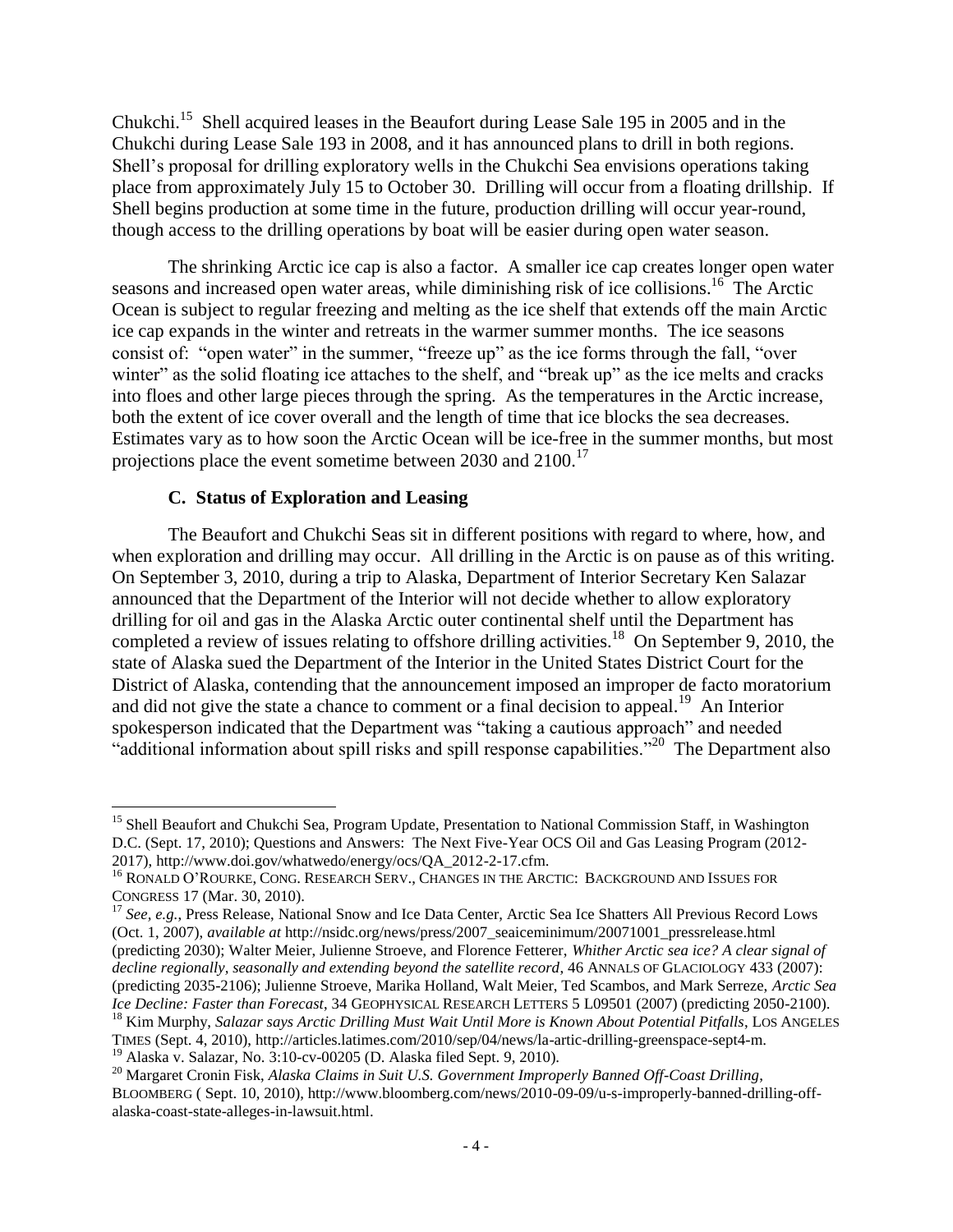contends that there is no moratorium in place for Alaska, but rather a period of additional review of proposed drilling plans.<sup>21</sup>

#### **a. Beaufort Sea**

Pioneer Natural Resources, Eni Petroleum, Shell, and BP all have interests in the Beaufort Sea. All offshore fields in the Beaufort Sea are either fully or partially based on artificial offshore islands.

Pioneer Natural Resources was the first independent company to control a producing field in the Beaufort Sea. It has been extracting oil in the Oooguruk offshore field since 2008 in partnership with Eni. The site is located on an artificial gravel island five miles offshore in fourand-a-half feet of water.<sup>22</sup> Italy's Eni has gradually relinquished some of its onshore leases and has instead focused on developing its near-shore Nikaitchuq field in the Beaufort Sea. Eni plans initially to produce oil through an onshore base and later to construct an offshore island and continue production from the water. The company has also teamed up with Shell to conduct seismic tests in the Harrison Bay area of the Beaufort.<sup>23</sup>

BP operates three offshore fields in the Beaufort Sea: Northstar, Endicott, and Liberty. All of them are constructed on man-made gravel islands in the Beaufort Sea waters. The first two fields are older operations, while Liberty was set to begin operating this summer. Liberty is of particular note because it is an ultra-extended reach well: although it will be drilled in fairly shallow water within three miles from shore on state submerged lands, the well will extend laterally for up to eight miles from the surface location of the drilling rig.<sup>24</sup> In light of the Gulf of Mexico oil spill, federal regulators have decided to review BP's plans before allowing BP final permission to drill at Liberty.<sup>25</sup>

MMS proposed additional lease sales in the Beaufort Sea in its 2010-2015 draft proposed five-year leasing program.<sup>26</sup> The National Oceanic and Atmospheric Administration (NOAA) commented on this plan, raising issues related to the impacts of off shore oil exploration and development on living marine resources and their habitats. It also conveyed its concern about the lack of oil spill response preparedness in the Arctic and encouraged leasing to be delayed pending additional research.<sup>27</sup> President Obama's March 31, 2010 announcement of a new outer-continental shelf policy cancelled planned some leases under the 2007-2012 leasing plan

[hereinafter MMS 2009 Proposal] (on file with Commission).

 $\overline{a}$ <sup>21</sup> Dan Joling, *Alaska rips feds over suspension of Arctic drilling*, ANCHORAGE DAILY NEWS (Sept. 10, 2010).

<sup>22</sup> Hall, *Oooguruk Project Offshore Alaska*.

<sup>&</sup>lt;sup>23</sup> Alan Bailey, More leases Dropped, 15 PETROLEUM NEWS (Aug. 15, 2010),

http://www.petroleumnews.com/pntruncate/109175427.shtml.

<sup>&</sup>lt;sup>24</sup> Letter from Sean Parnell, Governor of Alaska, to Michael Bromwich, Director, Bureau of Ocean Energy Management, Regulation, and Enforcement 5 (Aug. 25, 2010), *available at* http://gov.alaska.gov/parnell\_media/documents/govltrtoBromwich.pdf.

<sup>25</sup> Jim Efstathiou Jr., *BP's Liberty Oil Well in Alaska to Face New Safety Rules*, BLOOMBERG, June 24, 2010, http://www.businessweek.com/news/2010-06-24/bp-s-liberty-oil-well-in-alaska-to-face-new-safety-rules.html. <sup>26</sup> MMS, Draft Proposed Outer Continental Shelf (OCS) Oil and Gas Leasing Program 2010-2015 (January 2009)

 $^{27}$  Letter from Jane Lubchenco, Under Secretary of Commerce for Oceans and Atmosphere, to S. Elizabeth Birnbaum, Director, Minerals Management Service 5-12 (Sept. 21, 2009) [hereinafter NOAA 2009 Comments] (detailing NOAA's comments on the U.S. Department of the Interior/Minerals Management Service Draft Proposed Outer Continental Shelf Oil and Gas Leasing program for 2010-2015) (on file with Commission).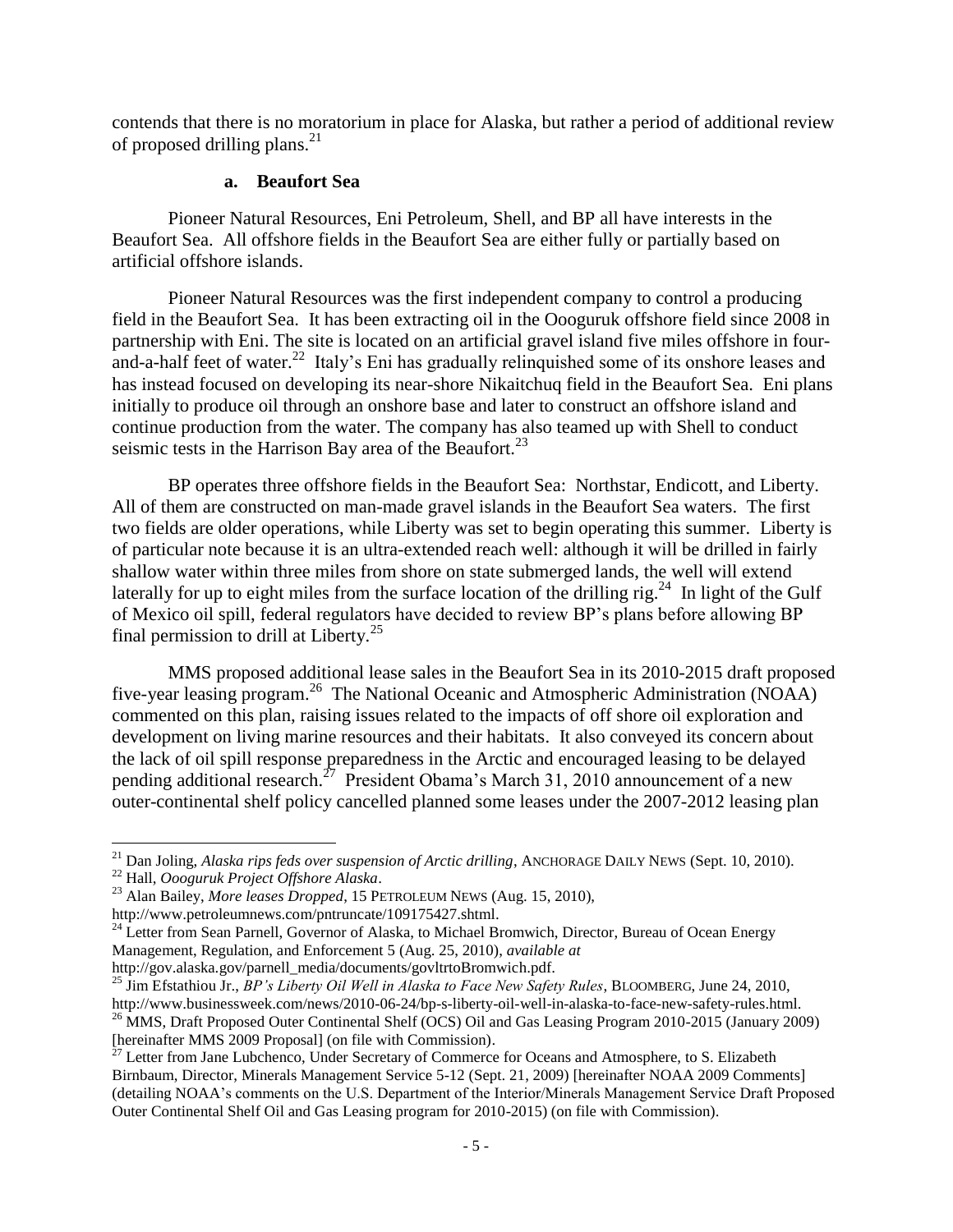and delayed implementation of the proposed 2010-2015 plan to 2012-2017. The 2012-2017 plan is in its early stages of development, and will evaluate whether or not to lease areas in the Beaufort and the Chukchi Seas. Public meetings to determine the scope of the environmental impact statement and the areas to be considered in the five-year leasing program were scheduled for summer 2010, but were cancelled in light of the Deepwater Horizon spill.<sup>28</sup>

## **b. Chukchi Sea**

The 2008 sale of Lease Area 193 in this region proved to be the most profitable in the history of Alaska offshore leasing. Companies bid a total of \$2.6 billion for the available lease areas. Lease Sale 193 encompasses approximately 29.4 million acres of the Outer Continental Shelf in the Chukchi Sea. In 2008 seven companies bid for leases: ConocoPhillips, Shell Gulf of Mexico, StatoilHydro USA E&P, the Northern America Civil Recovery Arbitrage Corp, Repsol E&P USA, Eni Petroleum, and Iona Energy Company.<sup>29</sup>

Shell is the only company that has presented plans to drill in the Chukchi (after conducting seismic studies there in 2006 and 2007). It received preliminary permits to drill up to three wells during the summer of 2010. A coalition of Alaska Native and environmental groups challenged the adequacy of the environmental review of the lease sale, contending that the Final Environmental Impact Statement had not fully examined impacts on the environment and human communities. On July 21, 2010, the Federal District Court for the District of Alaska agreed, enjoined all activity under Lease Sale 193, and remanded to the BOEMRE to conduct a more thorough environmental impact analysis.<sup>30</sup> On August 2, 2010, the court amended its ruling and allowed non-drilling activities to continue, granting Shell and Statoil permission to conduct seismic tests in the Chukchi Sea during the remainder of the 2010 summer.<sup>31</sup>

Shell spent \$2.1 billion for its 275 lease blocks in the Chukchi in  $2008.<sup>32</sup>$  A leaseholder can have a tract for up to ten years but then must have a development plan in place or the Secretary of the Interior will cancel the non-producing lease.<sup>33</sup> Shell has used up three of those years on its Chukchi sites. Even if the exploratory drilling occurs in the Chukchi and is successful, Shell predicts that another ten to fifteen years would pass before production began.<sup>34</sup>

As with the Beaufort Sea, NOAA's comments on recent proposed lease sales in the Chukchi expressed the view that no leasing should occur in the Chukchi Sea without additional research on oil spill response. 35

<sup>&</sup>lt;sup>28</sup> BOEMRE, Introduction—5-Year Program, http://www.boemre.gov/5-year/ (last visited Sept 17, 2010).

<sup>29</sup> Kristen Nelson, *Chukchi High Five*, 13 PETROLEUM NEWS (Feb. 10, 2008), http://www.petroleumnews.com/pntruncate/347813743.shtml.

 $30$  Native Village of Point Hope v. Salazar, 2010 WL 2943120 (D. Alaska July 21, 2010).

<sup>31</sup> Yereth Rosen, *Shell, Statoil get OK to do Chukchi Oil Surveys*, REUTERS (Aug. 6, 2010), http://uk.reuters.com/article/idUKN0620571620100806.

<sup>32</sup> Nelson, *Petroleum High Five.*

 $33$  43 U.S.C. §§ 1334(c), 1337(b)(2).

<sup>&</sup>lt;sup>34</sup> Shell Presentation to National Commission.

 $35$  NOAA 2009 Comments, at 5.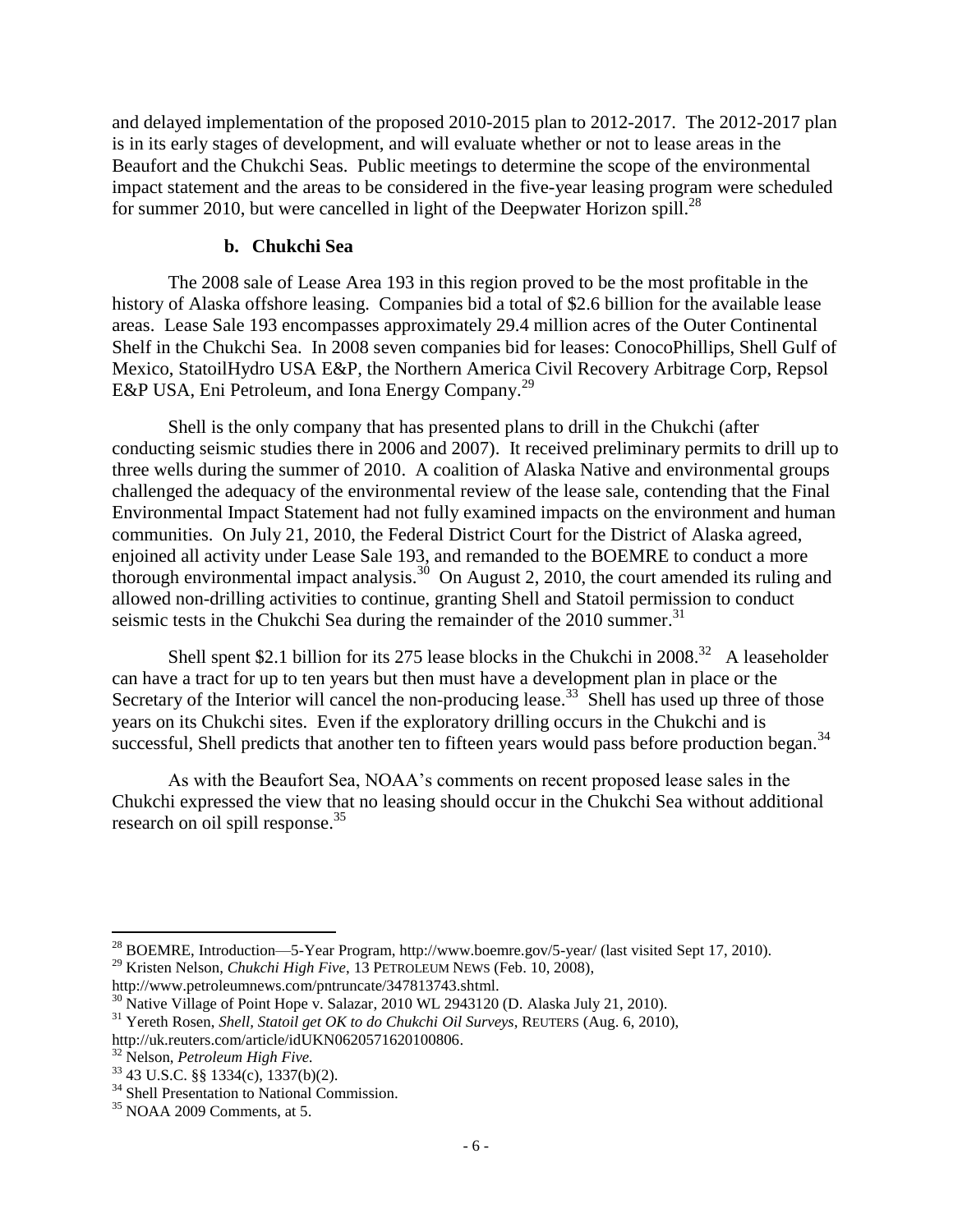# **D. Overview of Applicable Regulatory Requirements Related to Spill Response<sup>36</sup>**

#### **a. BOEMRE and Alaska Regulations**

BOEMRE and Alaska Department of Conservation regulations require an applicant for a permit to conduct offshore exploration or production to provide information regarding its response capabilities. BOEMRE requires an emergency response action plan, which identifies, among other things, a spill management team, a planned location for a spill-response operations center, and an identification of procedures to be followed in the event of a spill.<sup>37</sup> The plan must also include a worst-case discharge appendix. 38 In addition to information about the potential volume, trajectory, and impacted areas in a worst-case discharge spill, the appendix must include a discussion of the potential response to the worst-case discharge scenario in adverse weather conditions. This discussion requires a description of the response equipment; its type, location, and quantity; the amount of time to move the equipment to the spill; and capability, including effective daily recovery capacity. Adverse weather conditions are defined elsewhere in the regulations and "include, but are not limited to: Fog, inhospitable water and air temperatures, wind, sea ice, current, and sea states."<sup>39</sup>

Alaska regulators may additionally require an applicant for a permit for an exploration or production facility to "account for variations in seasonal conditions" and "provide response scenarios for a discharge of the applicable response planning standard volume under typical summer environmental conditions and typical winter environmental conditions."<sup>40</sup> Alaska regulations also specify how much response equipment, including boom, skimmers, and personnel, must be carried, while noting that these are minimum planning requirements, not what may be actually required to respond to a spill.

In the wake of the Deepwater Horizon disaster, Alaska is conducting an analysis of the state regulations regarding offshore drilling. Additionally, the Alaska Oil and Gas Conservation Commission<sup>41</sup> has put together a commission to review offshore drilling practices and ultraextended reach wells.<sup>42</sup> The Commission put out a public notice on June 24, 2010, seeking public comment on the current requirements regarding well blowout prevention and well control

 $36$  This section is a general introduction to spill planning in Alaska and is not meant as a comprehensive evaluation of planning requirements. Commission staff intends to provide further evaluation of spill planning requirements in general, and in the Arctic in specific, in a later working paper.

<sup>37</sup> 30 C.F.R. § 254.23.

<sup>&</sup>lt;sup>38</sup> 33 C.F.R. § 254.21 (requiring an emergency response plan with appendices); 33 C.F.R. § 254.2 (setting out requirements for the worst-case discharge appendix).

<sup>39</sup> 30 C.F.R. § 254.6.

<sup>&</sup>lt;sup>40</sup> ALASKA ADMIN. CODE 18 § 75.425(e)(1)(I).

<sup>&</sup>lt;sup>41</sup> The Alaska Oil and Gas Conservation Commission (AOGCC) was formerly a part of the Department of Natural Resources, but is now a quasi-judicial agency within the executive branch. *See* Letter from Parnell to Bromwich (urging BOEMRE to lift the moratorium on offshore drilling in Alaska waters).

 $^{42}$  The review team is made up of the AOGCC's petroleum engineer commissioner, a petroleum engineer; the chairman of the AOGCC, a geologist; and a public appointee with oil and gas experience. That Commission will also hold hearings after this Commission releases its report. "At this hearing, public testimony will be received and the Commission will examine relevant issues in light of the findings and conclusions of the National Commission." *See* Order by Daniel T. Seamount, Jr., Chair, Alaska Oil and Gas Conservation Commission, Notice of Inquiry by the State of Alaska (June 24, 2010), *available at* http://doa.alaska.gov/ogc/hear/OTH-10-16.pdf (indicating that a public hearing on the review will be noticed thirty days after this Commission issues its report).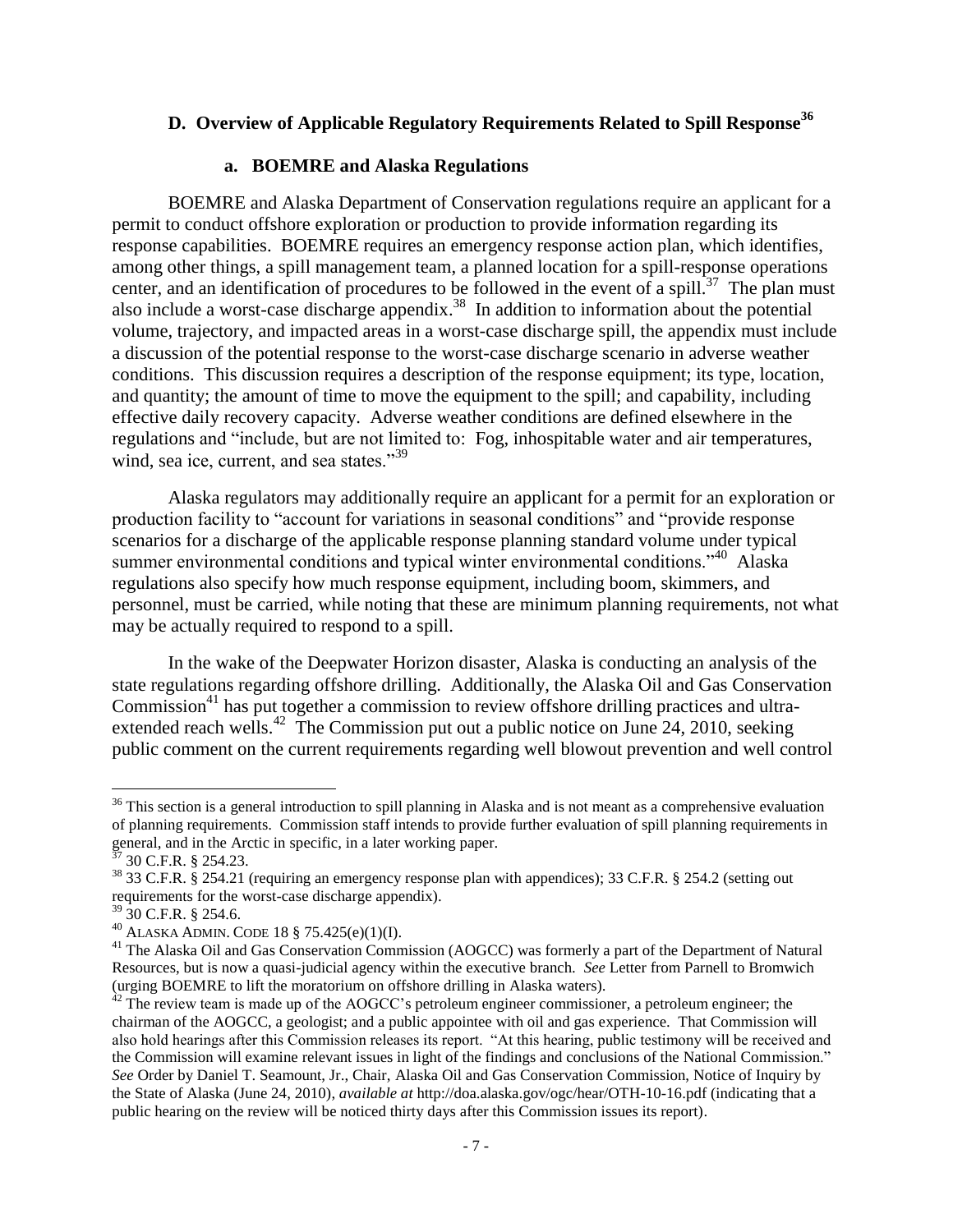and their possible expansion, including whether the Commission should require "operators drilling offshore or ultra-extended reach wells to demonstrate the ready capability to drill a relief well if necessary."<sup>43</sup> The review is focused on source control and does not appear to be investigating spill response issues. The Division of Oil and Gas, within the Department of Natural Resources, is evaluating its own rules and requirements to determine whether the existing authorities regulating petroleum are sufficient. That study may be completed as early as this September. 44

# **b. Shell's Chukchi Regional Exploration Discharge Prevention and Contingency Plan**

A review of Shell's Chukchi Regional Exploration Oil Discharge Prevention and Contingency Plan ("Shell C-Plan") illustrates some of the current requirements and the level of detail provided to meet them. Shell is the only company to have made a proposal for drilling in the Chukchi, so there are unfortunately no competing plans with which to compare the response plans Shell proposes. This paper's brief discussion of Shell's proposal is not meant to be comprehensive.

Because Shell's proposal is for exploratory drilling, rather than production, it is subject to different requirements than those for producing wells.<sup>45</sup> BOEMRE regulations require an exploratory drilling operation to calculate a worse-case discharge scenario lasting thirty days, and to provide a response plan for that scenario.<sup>46</sup> The worst-case discharge is the daily volume possible from an uncontrolled blowout.<sup>47</sup> The state regulations require an exploration facility to plan for a release of 16,500 barrels, and an additional 5,500 barrels for each of twelve days past seventy-two hours in the case of a blowout.<sup>48</sup> Shell's final C-Plan includes response plans for a discharge of  $5,500$  barrels for thirty days, for a total release of  $165,000$  barrels.<sup>49</sup>

With regard to risks from loss of well control, Shell believes that "a prudent operator can conduct a Chukchi Sea drilling program using a single drillship," which would "relocate to a safe location to initiate a relief well" in the event of a blowout.<sup>50</sup> Shell estimates that it could drill a relief well in as few as sixteen days or as many as thirty-four days. Shell's preferred method for containing a blowout is the use of dynamic surface control measures.<sup>51</sup> The plan, which Shell indicates is accepted as best available technology, is to pump fluid down the well casing and circulate the fluid at a sufficient rate to create friction, which will match or exceed the reservoir pressure and stop the flow.<sup>52</sup> Shell states that it would likely not be able to use a well-capping technique because of the nature of the well. It notes that "[w]ell capping is not feasible for

 $\overline{a}$ <sup>43</sup> *Id*.

<sup>44</sup> Tim Bradner, *Alaska's Oil Regulators Work to Ensure the Industry is Responsible*, ALASKA J. COMMERCE (July 16, 2010), http://www.alaskajournal.com/stories/071610/oil\_ao.shtml.

<sup>&</sup>lt;sup>45</sup> The Macondo well was similarly in the exploratory drilling phase.

<sup>46</sup> 30 C.F.R. § 254.26(d).

 $47$  30 C.F.R. § 254.47(b).

<sup>48</sup> ALASKA ADMIN. CODE 18 § 75.434.

<sup>49</sup> SHELL, CHUKCHI SEA REGIONAL EXPLORATION OIL DISCHARGE PREVENTION AND CONTINGENCY PLAN (Mar. 2010), *available at* http://alaska.boemre.gov/fo/ODPCPs/Shell%20Chukchi%20C-

Plan%20March%202010%20Final%2005-19-10.pdf [hereinafter SHELL C-PLAN].

<sup>50</sup> *Id.* at 1-23

 $^{51}$  *Id.* at 4-3.

<sup>52</sup> *Id.*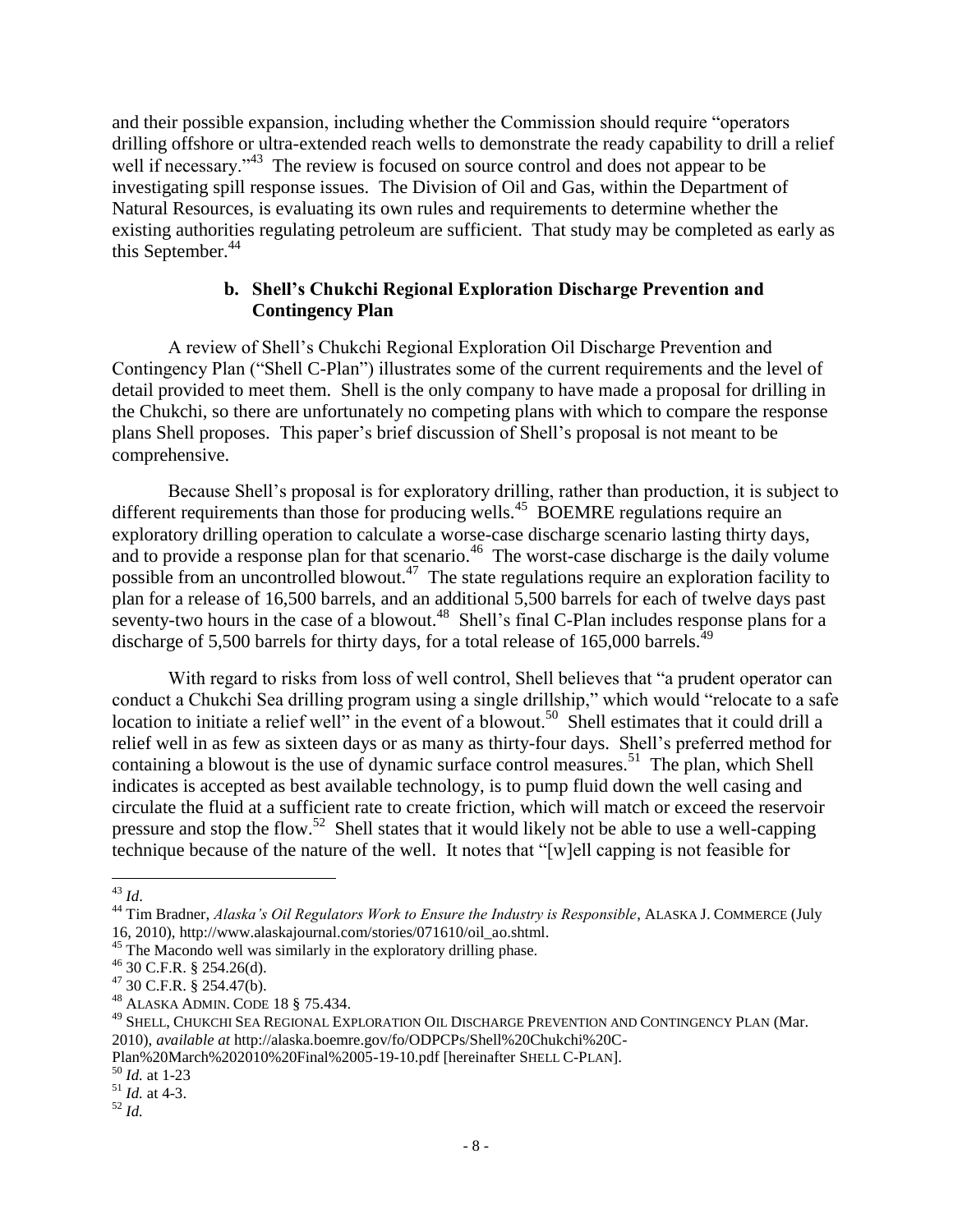offshore wells from moored vessels with [the blowout preventer] sitting below the mudline."<sup>53</sup> Because of this limitation, the C-Plan asserts that Shell would immediately mobilize to drill a relief well in the event of a blowout.

Since the Deepwater Horizon event, Shell has added to its plan a proposal to build a containment system similar to that built to control the Macondo well. It plans to store a containment dome and containment recovery system at a port in Alaska and to deploy it in the event of a subsea spill.<sup>54</sup>

The Shell C-Plan notes that, in addition to the Shell-operated response equipment and response teams, Alaska Clean Seas would be used as the primary contractor. Alaska Clean Seas is a non-profit oil spill response operator whose members are companies exploring or drilling on the North Slope or on the Outer Continental Shelf.<sup>55</sup> (A similar organization, the Marine Spill Response Corporation, exists for the Gulf of Mexico.) The Arctic Slope Regional Corporation also runs an additional oil spill response company. In the event of a blowout, Shell proposes to call on Wild Well Control, Inc., a well-control specialist.<sup>56</sup>

Shell notes that recovery of the spilled oil would be limited by the presence of ice, and the plan anticipates that during freeze-up conditions, some oil would become encapsulated by the ice. Shell states that it would monitor and track such oil, and that "response strategies and specific tactics will be modified to accommodate the challenges of working with a variety of potential ice conditions."<sup>57</sup> Within the context of each response strategy discussed in the plan, Shell acknowledges some of the limitations that the presence of ice creates. As discussed in greater depth below, it is likely that non-mechanical response strategies such as in situ burning would play a large role in any response.

MMS conditionally approved Shell's exploration plan (as distinguished from the C-plan) on December 7, 2009.<sup>58</sup> MMS found that Shell's plans for "responding to a blowout, loss or disablement to the drilling unit, or loss of or damage to support craft," complied with a regulation specific to Alaska offshore projects requiring emergency plans, and included, as required, accompanying procedures for critical operations and curtailment.<sup>59</sup> However, MMS required that Shell "provide documentation on the availability of suitable alternative drilling unit(s) that would be made available to Shell should it be necessary to drill a relief well."<sup>60</sup> Shell has identified an additional drillship that could be mobilized to begin drilling a relief well, the Kulluk drilling unit, likely to be stored at Dutch Harbor in the Aleutian Islands in southwest Alaska. 61

<sup>53</sup> *Id.*

<sup>&</sup>lt;sup>54</sup> Shell, Presentation to Commission staff, in Washington D.C. (Sept. 16, 2010).

<sup>55</sup> ALASKA CLEAN SEAS, www.alaskacleanseas.org.

<sup>56</sup> SHELL C-PLAN at 1-22.

<sup>57</sup> *Id.* at 1-26.

<sup>&</sup>lt;sup>58</sup> Letter from Jeffrey Walker, Regional Supervisor, Field Operations, MMS, to Susan Childs, Shell Offshore Inc. (Dec. 7, 2009), *available at* http://alaska.boemre.gov/ref/ProjectHistory/2009\_Chukchi\_Shell/2009\_1207.pdf [hereinafter EP Letter] (conditionally approving Shell's 2010 exploration drilling program and noting that response to the contingency plan would follow separately).

 $59$  30 C.F.R.  $\S$  250.220.

 $60$  EP Letter at 3.

<sup>&</sup>lt;sup>61</sup> Shell, Presentation to Commission Staff, in Washington D.C. (Sept. 16, 2010).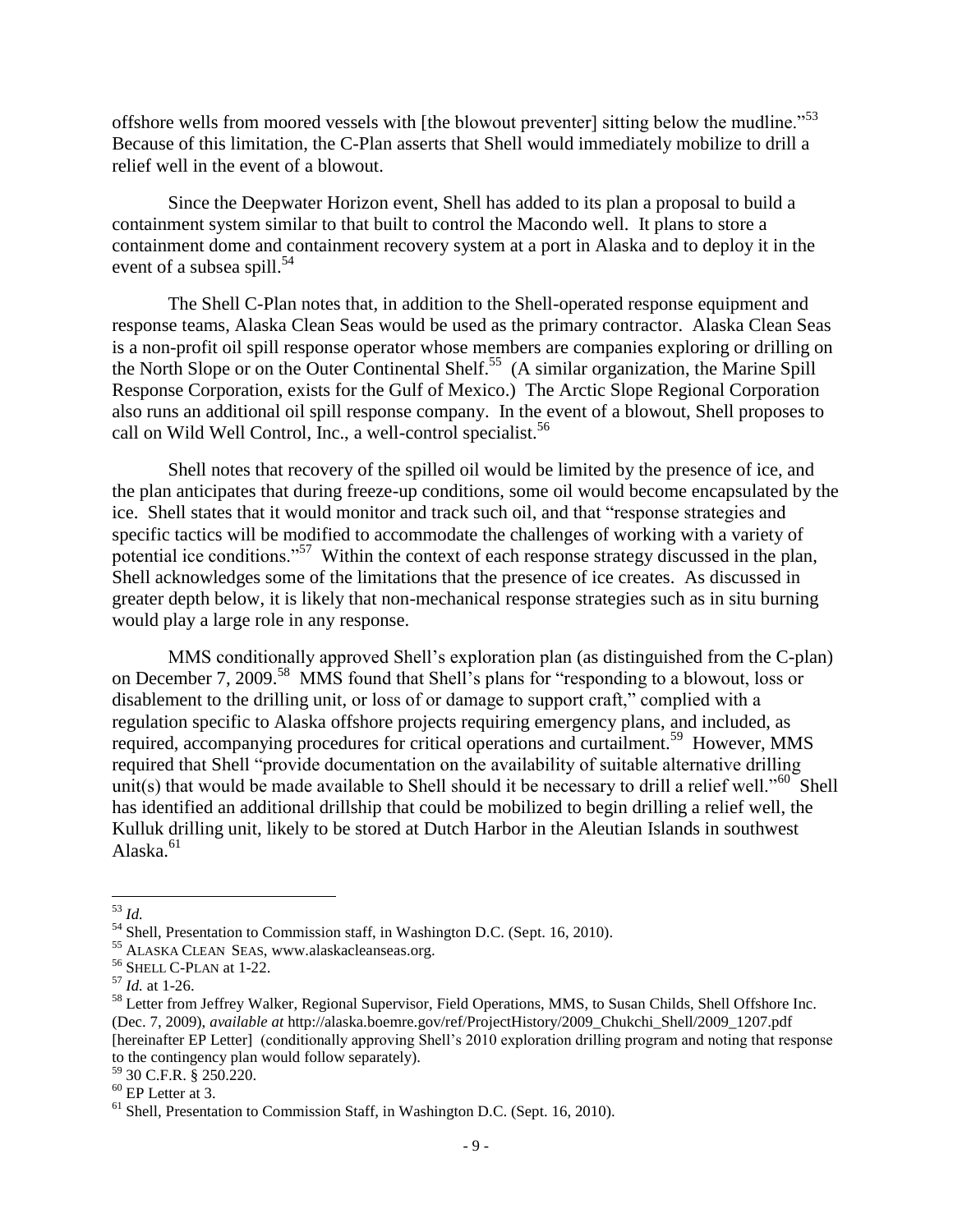Shell's initial C-Plan was submitted in May 2009. $62$  MMS gave its conditional approval on December 18, 2009.<sup>63</sup> Both MMS and Alaska regulators required Shell to submit additional information on several response issues, such as where response equipment would be pre-staged, the estimated mobilization times for spill response equipment, a copy of its contract with oil spill response operators for dispersant support, and the length of time it would take Alaska Clean Seas to transport response support from Prudhoe Bay to the Chukchi sites.<sup>64</sup> MMS also required Shell to conduct contingency plan exercises, including a tabletop drill addressing the worst-case discharge scenario, and deployment exercises demonstrating the capacity to carry out the response activities described in the plan. Shell submitted a revised plan in March 2010.<sup>65</sup>

On April 6, 2010, MMS gave final unconditional approval of the Shell C-Plan, finding that the requested information had been provided. In a news interview after the Deepwater Horizon spill, BOEMRE spokesperson John Callahan said, "The Alaska Region [of BOEMRE] can confirm that it reviewed Shell's contingency plan and found it adequate for the time it was issued. However, in light of the BP oil spill in the Gulf and new requirements for the plans, we will be reviewing the adequacy of the current version of the project's spill plan."<sup>66</sup>

### **II. Challenges of Spill Response**

The Arctic environment poses unique challenges for spill response. Some limitations of existing techniques are discussed below. To the extent the Shell C-Plan seeks to address these issues, Shell's proposed method of adapting to the limitations is described.

## **A. Adverse Weather**

The presence or absence of ice is a large factor in the ability to respond to a spill, but it is not the only environmental factor affecting spill response. Temperature affects the consistency of oil and the speed at which it degrades. Winds and the resulting wave action are another factor. High energy from wind and waves can help oil to disperse naturally, but this energy also breaks up a thick slick into multiple thinner slicks, which are more difficult to address. Also, in broken ice, waves are less effective at naturally dispersing oil.<sup>67</sup>

Weather, including wind and wave activity, also affects responder access to an oiled area and whether recovery strategies such as boom and skimmers will work. Adverse weather conditions prevented responders from collecting oil from the wellhead, employing mechanical recovery methods, and conducting in situ burns at times during the Deepwater Horizon response. Seasonally short Arctic days and the prevalence of fog and storms also limit the amount of time

 $\overline{a}$ <sup>62</sup> SHELL, CHUKCHI SEA REGIONAL EXPLORATION OIL DISCHARGE PREVENTION AND CONTINGENCY PLAN (May 2009), *available at* http://alaska.boemre.gov/ref/ProjectHistory/2009\_Chukchi\_Shell/2009\_0623\_Shell\_cplan.pdf. <sup>63</sup> Letter from Jeffrey Walker, Field Operations, MMS, to Susan Childs, Shell Offshore Inc. (Dec. 18, 2009),

*available at* http://alaska.boemre.gov/ref/ProjectHistory/2009\_Chukchi\_Shell/2009\_1218\_childs.pdf (conditionally approving the Shell C-Plan).

 $64$  SHELL C-PLAN at 1-13.

 $^{65}$  SHELL C-PLAN.

<sup>66</sup> Charles W. Schmidt, *Cold Hard Cache: The Arctic Drilling Controversy*, 118 ENVIRONMENTAL HEALTH PERSPECTIVES A394 (2010).

<sup>67</sup> MAR, INC. ET AL., EMPIRICAL WEATHERING PROPERTIES OF OIL IN ICE AND SNOW PROJECT NUMBER 1435-01-04- RP-34501 FINAL REPORT FOR U.S. DEPARTMENT OF THE INTERIOR MINERALS MANAGEMENT SERVICE ALASKA OUTER CONTINENTAL SHELF REGION (Oct. 2008), *available at* [hereinafter WEATHERING PROPERTIES].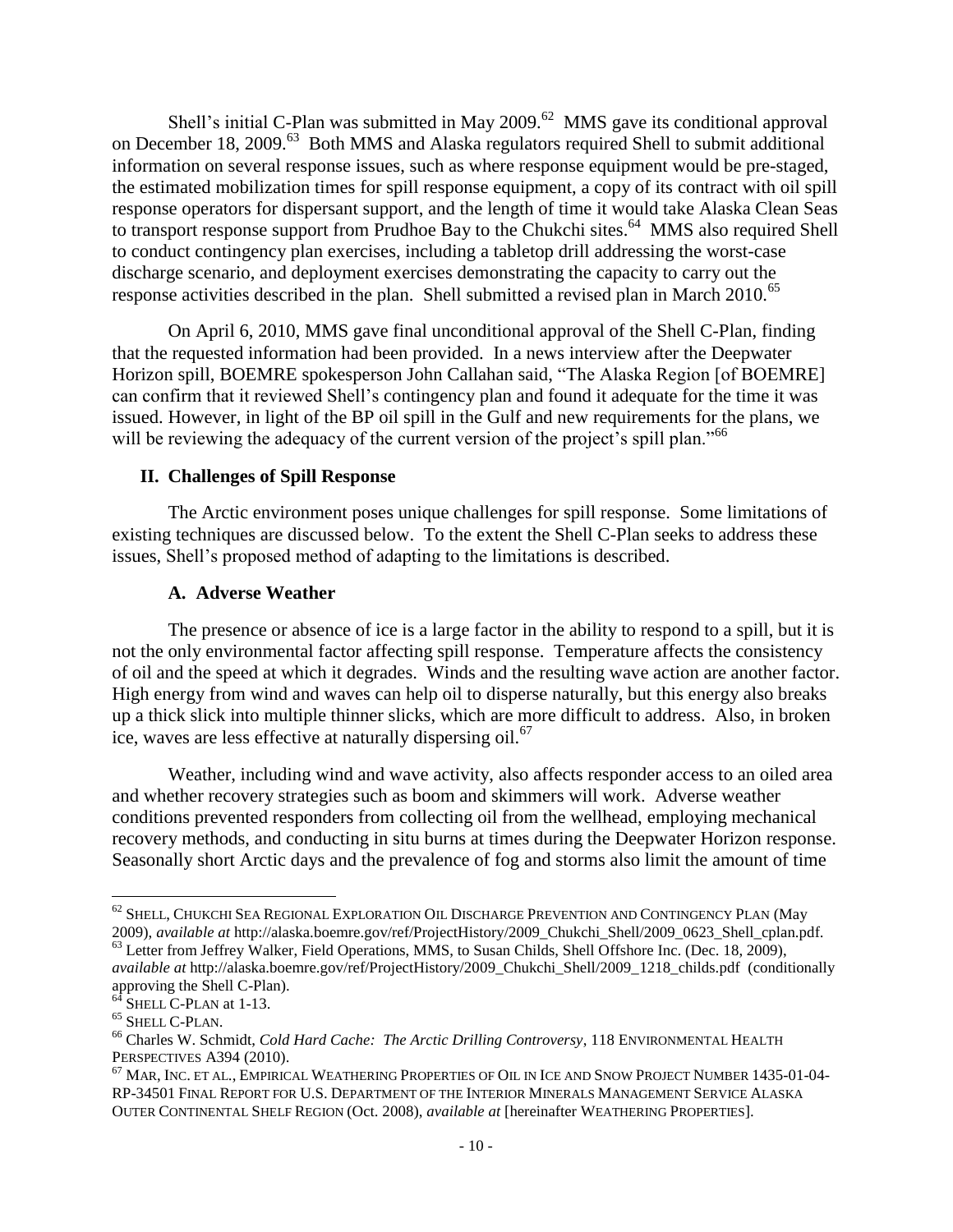when response is feasible. Sea state may be calmer in the Arctic than in the Gulf, as the sea ice has a muffling effect on waves. However, the water may grow turbulent over time as the summer ice melts and wave activity increases.<sup>68</sup>

The amount of time when responders are simply unable to work is known as the response gap, and it is based on, among other things, adverse weather conditions. A study of response capabilities in Prince William Sound attempted to quantify the response gap in that region.<sup>69</sup> Researchers identified when response efforts would not be possible based on their investigation of when environmental conditions would cause mechanical recovery systems to fail. For example, they concluded that response efforts would not be affected by wind speeds of less than twenty-one knots, would be impaired but possible in speeds between twenty-one and thirty knots, and would not be possible in winds of over thirty knots. They then used six years of hourly wind, sea state (a measure which includes wave height and wave period), temperature, and visibility data from two locations in Prince William Sound to evaluate the length of time that environmental conditions exceeded response operating limits.<sup>70</sup> They eliminated any days when the locations in the Sound were closed to tanker traffic. The study found that, considering all the environmental limitations together, response operating limits were exceeded, and response was not possible, 38% of the time. That figure rose to  $65\%$  of the time during the winter season.<sup>71</sup>

It does not appear that a similar comprehensive response gap analysis has been conducted for the Arctic.<sup>72</sup> However, the Shell C-Plan notes that temperature alone would be a significant limitation. All non-emergency work stops when temperatures reach below -45 degrees Fahrenheit. This limitation would prevent response 50% of the time in the month of January and 64% of the time in the month of March.<sup>73</sup>

#### **B. Locating the Oil**

One of the main challenges for oil spill responders in Arctic waters is the problem of locating oil. Oil spilled into broken ice will tend to move with the ice.<sup>74</sup> Oil is also more difficult to locate if it moves under ice floes or becomes encapsulated into surrounding ice. Visual observations are not an adequate means of detection, as the oil is generally hidden from view beneath the ice. In 2009, then-MMS published a report entitled "Arctic Oil Spill Response Research and Development Program: A Decade of Achievement."<sup>75</sup> This paper chronicles issues and advances in oil spill response in the icy Arctic environment. In the paper, MMS noted

<sup>68</sup> Luc Rainville and Rebecca A. Woodgate, *Observations of internal wave generation in the seasonally ice-free Arctic*, 36 GEOPHYSICAL RESEARCH LETTERS L23604 (Dec. 2, 2009).

 $^{69}$  Nuka Research and Planning Group, LLC, Report to Prince William Sound Regional Citizens' ADVISORY COUNCIL: RESPONSE GAP ESTIMATE FOR TWO OPERATING AREAS IN PRINCE WILLIAM SOUND, ALASKA (2007).

<sup>70</sup> *Id.* at 41.

<sup>71</sup>*Id.* at 52.

<sup>72</sup> *See, e.g.*, *Response Gap*, OCEANS NORTH U.S., http://www.oceansnorth.org/response-gap (last visited Sept. 15, 2010) (noting the potential value of a response gap analysis).

 $73$  SHELL C-PLAN, at 3-20.

<sup>74</sup> WEATHERING PROPERTIES.

<sup>&</sup>lt;sup>75</sup> U.S. DEPARTMENT OF THE INTERIOR MINERALS MANAGEMENT SERVICE, ARCTIC OIL SPILL RESPONSE RESEARCH AND DEVELOPMENT PROGRAM: A DECADE OF ACHIEVEMENT (2009), *available at*

http://www.boemre.gov/tarprojectcategories/PDFs/MMSArcticResearch.pdf [hereinafter ACHIEVEMENT].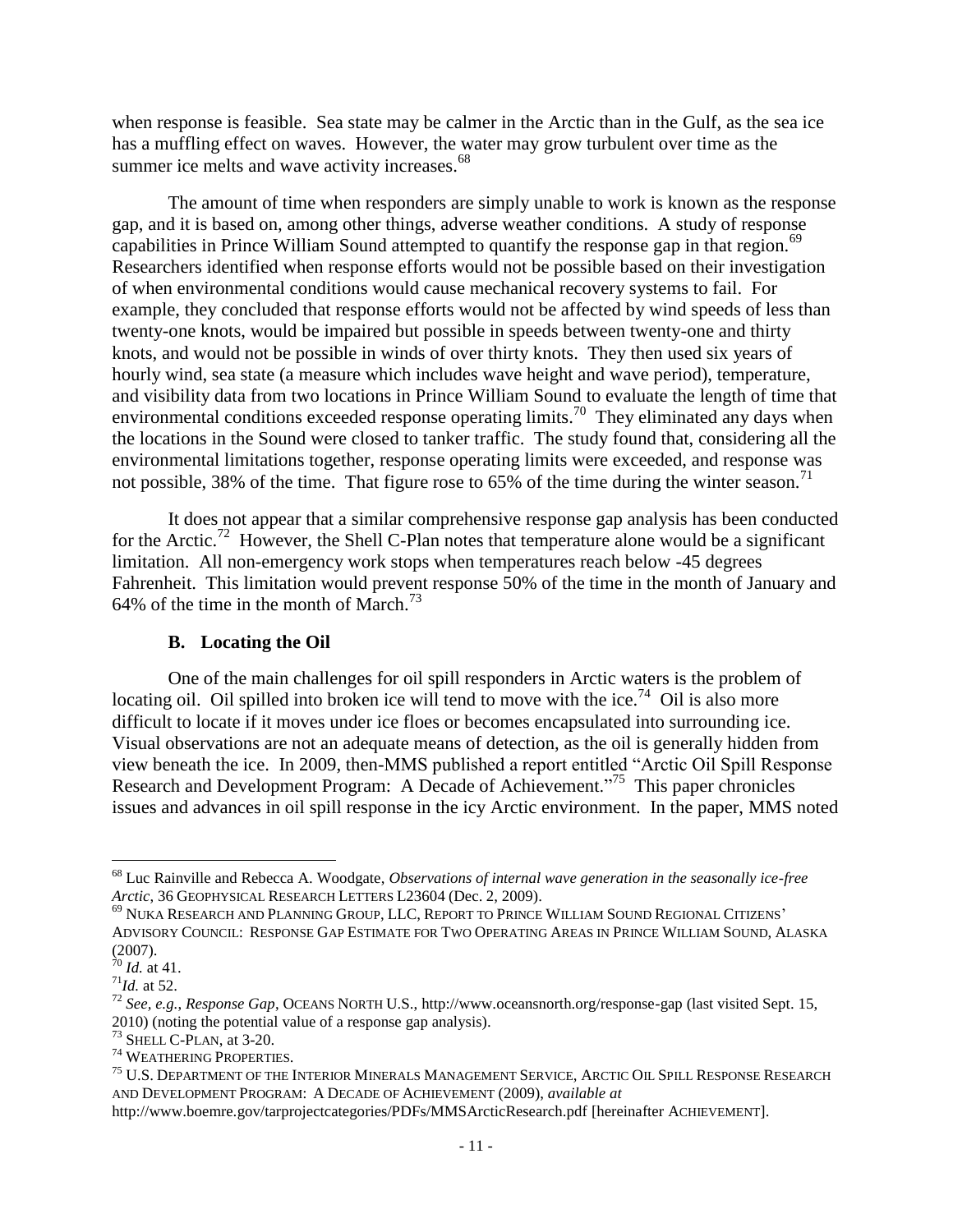that the "ability to reliably detect and map oil trapped in, under, on, or among ice is critical to mounting [an] effective response in Arctic water."<sup>76</sup>

The existing method for locating oil in or under ice involves drilling holes in a grid through the ice to detect oil underneath. This method is expensive, dangerous, and not always possible based on ice conditions. MMS has conducted several research studies aimed at evaluating potential solutions to this problem. Ground penetrating radar (GPR) is the only technology viewed as having potential.<sup>77</sup> GPR units can be used by personnel walking on the ice or can be mounted on helicopters flying over the ice at a very low altitude.<sup>78</sup> According to MMS's GPR laboratory and field-testing, the technology can detect oil slicks that are at least two centimeters (approximately one inch) thick in or under one to three feet of ice when used from a helicopter and up to seven feet of ice when a hand-held unit is used.

Though GPR represents an advance over the drilling method, many factors limit its usefulness. MMS's field test report acknowledges that "[d]etection of oil under ice through multi-year ice or rafted/ridged first-year ice might be difficult or impossible."<sup>79</sup> Other types of rough or pocketed ice will pose similar difficulties. Additionally, though oil slicks may tend to be thicker in the Arctic environment than in other places as a result of the cold temperatures, the oil is still likely to spread out, making the ability to detect only slicks that are more than two centimeters thick a serious limitation. Though researchers indicate that the technology has promise, the responder may still need to start out with a basic sense of where the oil is in order for GPR to be of use.

The Shell C-Plan acknowledges that tracking a spill through ice might be necessary. Shell indicates that it could track the oil with drift buoys, radar reflectors, flags, GPR, and laser fluorosensors.<sup>80</sup> In the section on planning for a release in winter pack ice, the Shell C-Plan states that "[p]romising results of tests with Ground Penetrating Radar and other remote-sensing systems could lead to the development and refinement of detection and tracking techniques for oil that is trapped deep within a thick ice layer." The C-Plan goes on to predict that such trapped oil could be dealt with through a "leave in place" strategy, discussed below.<sup>81</sup> It does not appear that MMS had any comment on this aspect of the plan when the agency approved the C-Plan.<sup>82</sup>

 $\overline{a}$ <sup>76</sup> *Id*. at 11.

<sup>77</sup> *Id.*

<sup>78</sup> DF DICKENS ASSOCIATES LTD., SINTEF, THE UNIVERSITY CENTRE AT SVALBARD, BOISE STATE UNIVERSITY, 2006 SVALBARD EXPERIMENTAL SPILL TO STUDY SPILL DETECTION AND OIL BEHAVIOR IN ICE: SUMMARY FIELD REPORT (Apr. 12, 2006), http://www.boemre.gov/tarprojects/569/SummaryFieldReport.pdf [hereinafter "SVALBARD 2006"].

<sup>79</sup> Svalbard 2006.

<sup>80</sup> SHELL C-PLAN, at 1-27.

<sup>81</sup> *Id.* at 3-27.

<sup>82</sup> *See* MINERALS MANAGEMENT SERVICE OFFICE OF PUBLIC AFFAIRS, QUESTIONS AND ANSWERS ON SHELL'S OCS CHUKCHI SEA EXPLORATION PLAN, *available at* http://www.boemre.gov/ooc/PDFs/CHUKCHI\_SEA\_QA1209.pdf (last visited Sept. 15, 2010); Press Release, Minerals Management Service, Salazar Conditionally Approves Shell's Exploration Plan for Certain Chukchi Sea Leases (Dec. 7, 2009),

http://www.boemre.gov/ooc/press/2009/press1207.htm (last visited Sept. 15, 2010).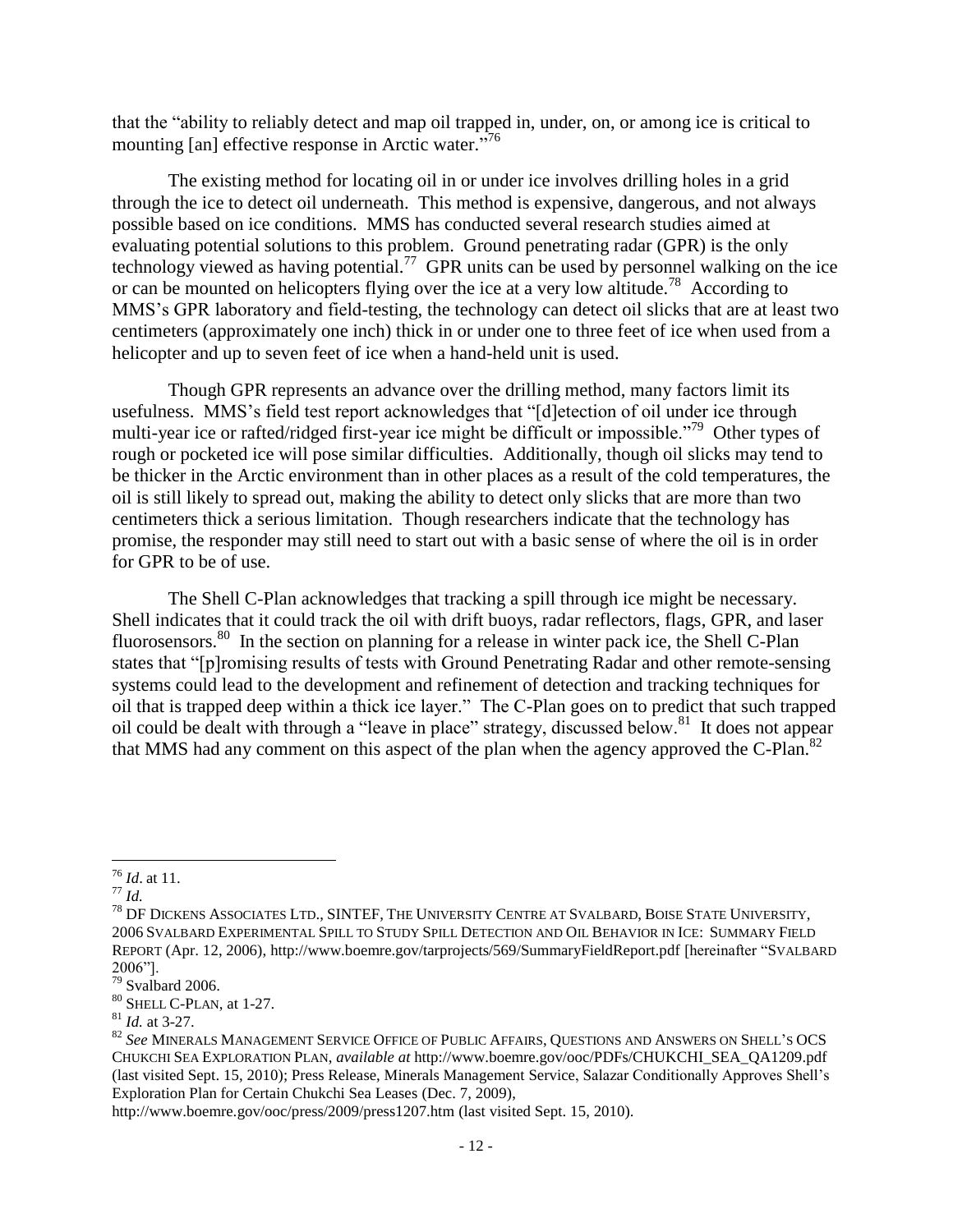#### **C. Mechanical Recovery Technology**

In addition to acting as a barrier to detection, ice also poses a physical barrier to mechanical containment and response efforts. Boom and skimmers, which are often deployed in tandem as part of early response efforts, are not very effective in broken ice conditions.<sup>83</sup> For any mechanical recovery technology to work, it needs to "encounter" the oil, which means that the oil needs to be grouped together in a thick enough slick for the recovery system to separate the oil at the surface from the water.

Boom is difficult to deploy through broken ice. MMS notes that boom is "of little to no use in large moving ice floes or in ice concentrations greater than 30%."<sup>84</sup> Boom for use in the Arctic also must be made of a durable material that can withstand impacts from pieces of ice.

Skimmers can become clogged with ice and slush, and they need to be positioned between ice floes, which may not always be possible. Additionally, a skimming vessel will break up ice floes, moving the natural ice barrier and letting the oil spread out, thus making it harder to skim.<sup>85</sup> The oil that is skimmed will still likely contain pieces of ice. Although some advances in the material used to make skimmers, such as the development of grooved skimming drums, have improved skimmer efficiency in ice conditions, overall skimming potential is limited by the presence of ice. $86$ 

If the ice cover is too great, and mechanical recovery is not possible, it may be necessary to let the oil become incorporated into the ice and deal with it when the ice melts. $^{87}$  MMS notes: "For high ice concentrations of 8/10 or more, most of the spilled oil (especially from a subsea blowout) will become immobilized or encapsulated within the ice . . . . Oil encapsulated within the ice is isolated from any weathering processes (evaporation, dispersion, emulsification). The fresh condition of the oil when exposed (e.g. through ice management or natural melt processes) enhances the potential for in situ burning." This strategy effectively requires responders to leave oil in place but somehow track it, so that they can attempt to remove it once it is freed from the ice but before it re-enters the marine environment. This is sometimes referred to as "mining" of oil.<sup>88</sup> In the interim, the oil is unlikely to degrade, making it more susceptible to burning but less likely to be reduced in amount by natural processes.

This "leave-in-place" strategy does not appear to have been used during an actual spill, though it is the subject of research. The Shell C-Plan indicates that this strategy might be used for a spill in early winter. The plan predicts that "[t]ypically, within a day or two, new ice would completely surround the oil, encapsulating, immobilizing and preserving the condition of the oil.

<sup>&</sup>lt;sup>83</sup> Of course, boom and skimmer technology can be of only limited use in spills in non-Arctic waters as well. The oil recovery from boom-and-skimmer efforts as part of the Deepwater Horizon response only constituted 3% of the total amount of oil recovered. JANE LUBCHENCO ET AL., DEEPWATER HORIZON OIL BUDGET: WHAT HAPPENED TO THE OIL? (Aug. 4, 2010),

http://www.deepwaterhorizonresponse.com/posted/2931/Oil\_Budget\_description\_8\_3\_FINAL.844091.pdf. <sup>84</sup> ACHIEVEMENT at 15.

<sup>85</sup> Hans V. Jensen & Joseph V. Mullin, *MORICE—new technology for mechanical oil recovery in ice infested waters*, 47 MARINE POLLUTION BULLETIN 453 (2003).

<sup>86</sup> Victoria Broje and Arturo A. Keller, *Improved Mechanical Oil Spill Recovery Using an Optimized Geometry for the Skimmer Surface*, 40 ENVIRON. SCI. TECHNOL. 7914 (Oct. 26, 2006).

<sup>87</sup> ACHIEVEMENT at 15.

<sup>88</sup> SHELL C-PLAN, at 3-27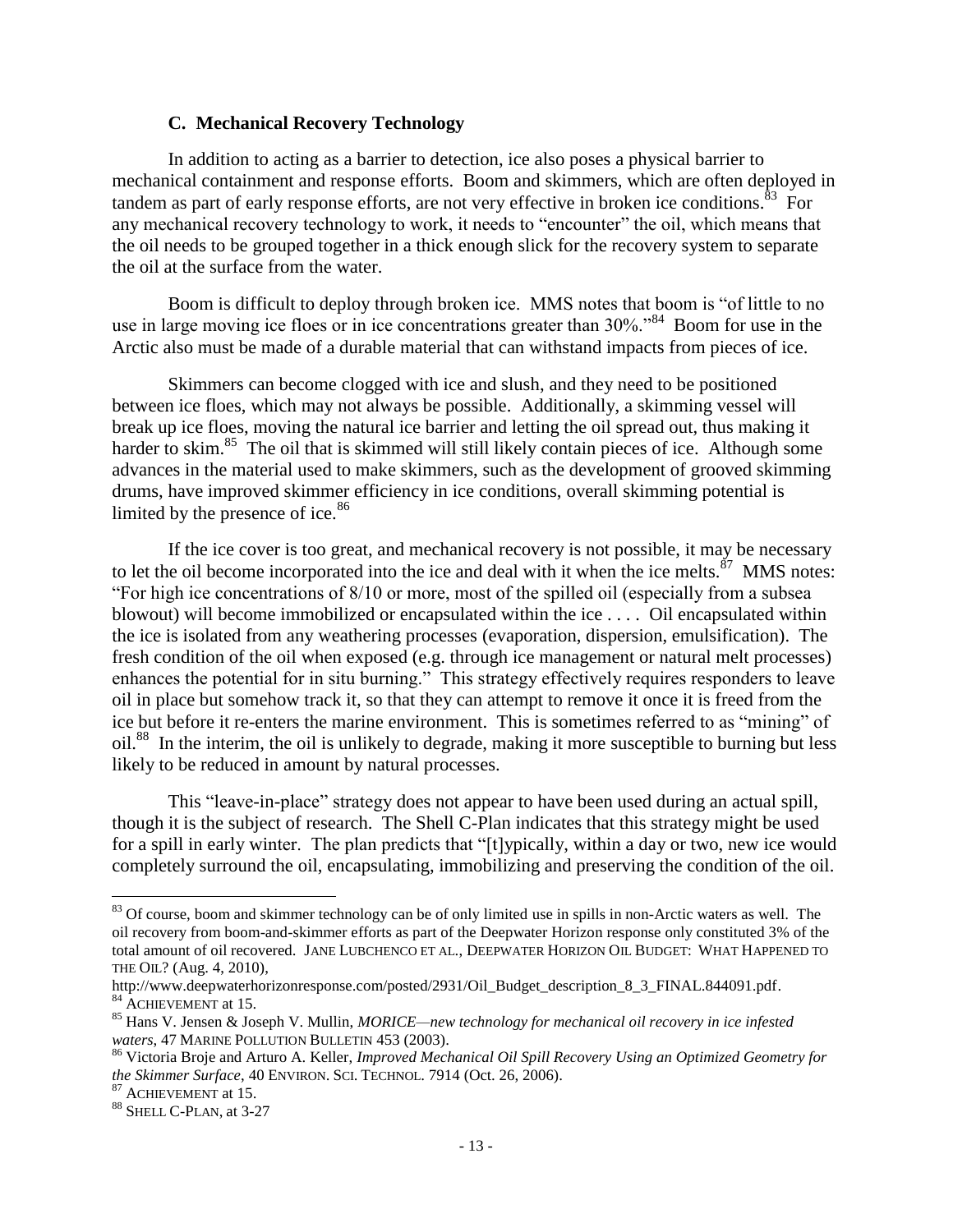The ice-encapsulated oil can be marked and tracked for removal when the ice is safe to work on, or the oil could be tracked until spring. At that time the oil would become exposed at the surface through brine-channel migration or through surface melt down to the small entrapped oil droplets."<sup>89</sup>

The behavior of oil in ice is an important topic of research.<sup>90</sup> According to researchers, the accepted view is that oil becomes encapsulated as ice forms around it. As the ice begins to melt, the oil is transported through the ice to the surface of the ice through brine channels, which are paths through the ice where salt is very concentrated.<sup>91</sup> However, newer research calls this assumption about transportation up to the surface into question, and there remain unknowns about the role of brine channels as a pathway for marine exposure to oil. Questions remain about whether oil may be pulled into the brine channels and, rather than moving to the surface of the ice, move down through the ice and into the water column. $92$ 

The Shell C-Plan comments on the difficulties of using mechanical response technologies in icy conditions. The plan notes that even low concentration of individual ice floes "can obstruct containment or deflection boom, prevent oil from accumulating in large pools, and block the flow of oil toward a recovery device."<sup>93</sup> Shell explains that, though it will modify mechanical response tactics to suit the Arctic environment, as ice concentrations increase, nonmechanical tools such as in situ burning and dispersants (both discussed below) will become more practical.<sup>94</sup>

#### **D. In Situ Burning**

In situ burning is another response technique that was used in the Deepwater Horizon response and would be used in any Arctic oil spill response. This strategy requires gathering the oil either with fireproof boom or between natural ice berms. It also requires that the oil not be overly weathered. Burning is an important strategy in the Arctic, where there is less risk of having a fire spread out of control. Additionally, there is potentially less concern about the negative air quality impacts of burning as there are lower concentrations of people and wildlife that could be affected. Moreover, oil mixed with some ice, snow, or slush can still burn.

Burning in the Arctic, however, is not without difficulty. In order to stage the fire-proof boom, vessels must be able to can access the area and boom must be pre-staged for quick deployment. Oil is more difficult to ignite at lower temperatures. Chemical "herders" may be required to gather and thicken the oil, but no commercially-produced herders are currently approved for use in Arctic waters.<sup>95</sup> Oil that enters the water column before hitting the surface, such as from a subsea pipe leak or blowout, will be more likely to become emulsified and spread

 $\overline{a}$ 

<sup>94</sup> *Id.* at 1-27-1.28.

<sup>89</sup> *Id.* at 3-26.

<sup>90</sup>*See, e.g.*, WEATHERING PROPERTIES; PROGRESS REPORT, OIL IN ICE: TRANSPORT, FATE, AND POTENTIAL EXPOSURE (Progress Report for the Period Oct. 15, 2008 to Apr. 15, 2009) , *available at* http://www.crrc.unh.edu/progress\_reports/sintef/04\_2009/index.htm.

<sup>&</sup>lt;sup>91</sup> WEATHERING PROPERTIES.

<sup>&</sup>lt;sup>92</sup> Amy Merten, NOAA Office of Response and Restoration, Coastal Response Research Center, "NOAA's Increased Preparedness for Arctic Response," Presentation at the National Ice Center Symposium (June 11, 2009). <sup>93</sup> SHELL C-PLAN, at 1-27.

 $^{95}$  WORLD WILDLIFE FUND, NOT SO FAST: SOME PROGRESS IN SPILL RESPONSE BUT US STILL ILL-PREPARED FOR ARCTIC OFFSHORE DEVELOPMENT (2009) (reviewing and critiquing MMS's "Decade of Achievement" report).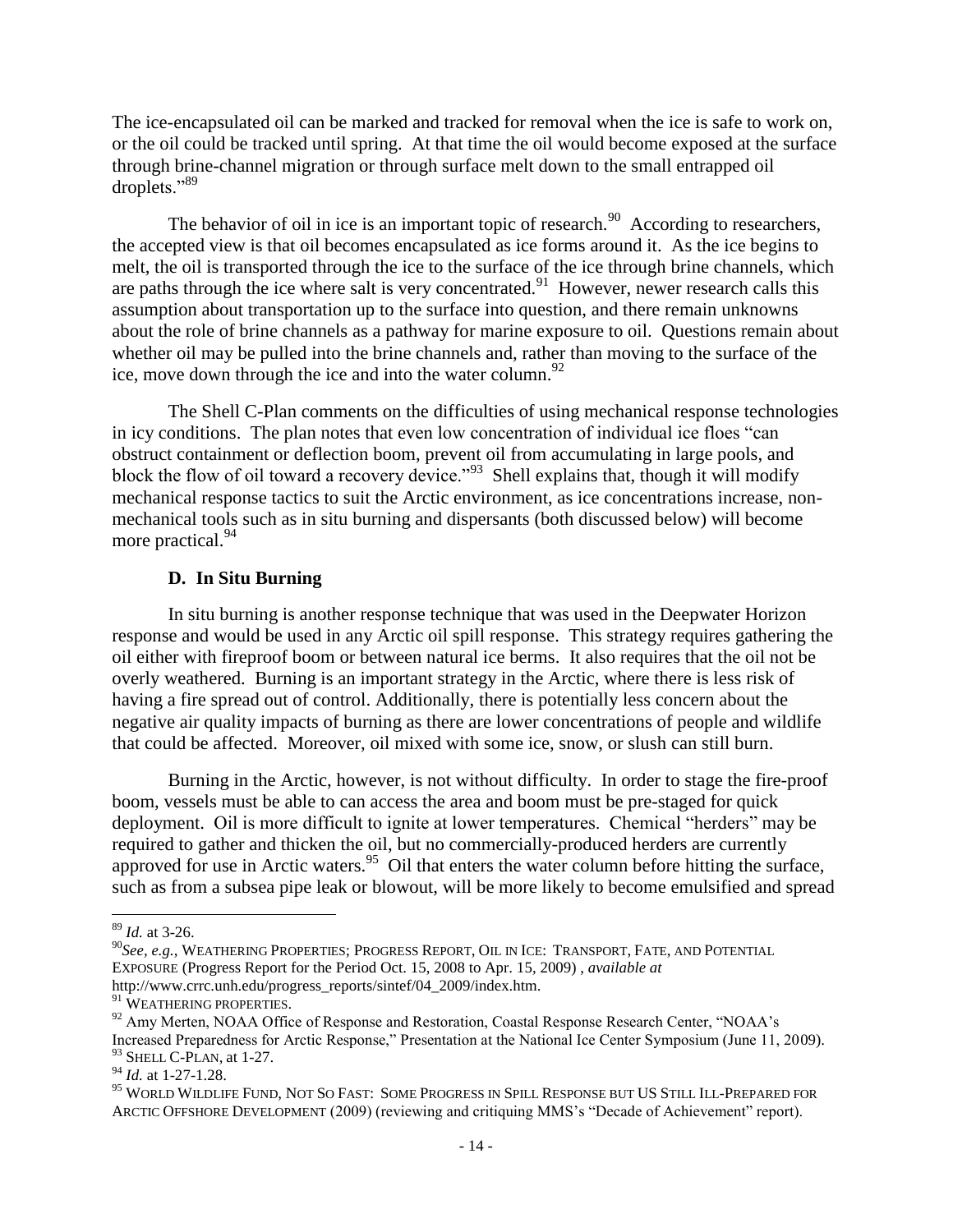out once it reaches the surface and will therefore be harder to burn. Because of the propensity of oil to spread, in situ burning is a technique that will work best with a rapid response.

As with all response techniques, the efficiency of in situ burning will vary widely. Efficiency rates of 90% were achieved in an experiment in Norway that simulated a tanker spill, $96$  but a 1998 well blowout study estimated only 3.4-6.4% efficiency in fall freeze-up conditions on open water. $97$ 

The Shell C-Plan takes a positive view of in situ burning, asserting that "the consensus of research" is that it is an "effective technique with removal rates of 85 to 95 percent in most situations."<sup>98</sup> The C-Plan describes difficulties associated with ice, but also suggests that ice may assist burning by containing the oil, dampening wave action, and reducing the propensity of the oil to spread out in a thin layer. 99 Shell does not estimate the percentage of days that wind and wave conditions would likely prevent in situ burning.

## **E. Chemical Countermeasures**

Dispersants were used extensively in the Deepwater Horizon response and are often a critical component of oil spill response. However, their potential Arctic use is limited by uncertainty over their effectiveness and toxicity in that environment.

Dispersant effectiveness depends on the properties of the oil, the amount of weathering that has taken place, and the energy available to mix the dispersants into the oil. Aerial spraying can occur even during broken ice or bad weather conditions, but mixing might be reduced. Application by boat can increase mixing as the vessel churns up the water, but requires a boat capable of traveling in the ice and appropriate weather. Once the oil is encapsulated into or emulsified with the water, dispersants are unlikely to be effective. A 2001 study commissioned by the Prince William Sound Regional Citizens' Advisory Council found that dispersants were less than 10% effective when applied to Alaska North Slope crude oil spilled on water at the temperature and salinity common in the estuaries and marine waters of Alaska.<sup>100</sup> The study found that temperature had a strong effect on the behavior of the oil, which in turn affected dispersant effectiveness. However, an MMS/ExxonMobil-sponsored project, based on testing at Ohmsett, the National Oil Spill Response Test Facility in New Jersey, concluded that dispersants could be effective in cold water.<sup>101</sup> This study estimated dispersant effectiveness at a range of

<sup>&</sup>lt;sup>96</sup> Svalbard 2006.

 $^{97}$  SL ROSS ENVIRONMENTAL RESEARCH, D.F. DICKINS AND ASSOCIATES, VAUDREY AND ASSOCIATES, EVALUATION OF CLEANUP CAPABILITIES FOR LARGE BLOWOUT SPILLS IN THE ALASKAN BEAUFORT SEA DURING PERIODS OF BROKEN ICE (June 1998), *available at* http://www.boemre.gov/tarprojects/297/297AA.pdf. <sup>98</sup> SHELL C-PLAN, at 3-24, 3-32 to 3-33.

<sup>99</sup> *Id.* at 3-25.

<sup>&</sup>lt;sup>100</sup> ADAM MOLES, LARRY HOLLAND, AND JEFFREY SHORT, THE EFFECTIVENESS OF COREXIT 9527 AND 9500 IN DISPERSING FRESH, WEATHERED, AND EMULSION OF ALASKA NORTH SLOPE CRUDE OIL UNDER SUBARCTIC CONDITIONS (April 2001), *available at* http://www.pwsrcac.org/docs/d0001400.pdf.

<sup>&</sup>lt;sup>101</sup> SL ROSS ENVIRONMENTAL RESEARCH, DISPERSANT EFFECTIVENESS TESTING IN COLD WATER (August 2002) *available at* http://www.boemre.gov/tarprojects/450/450mmsExCold.pdf.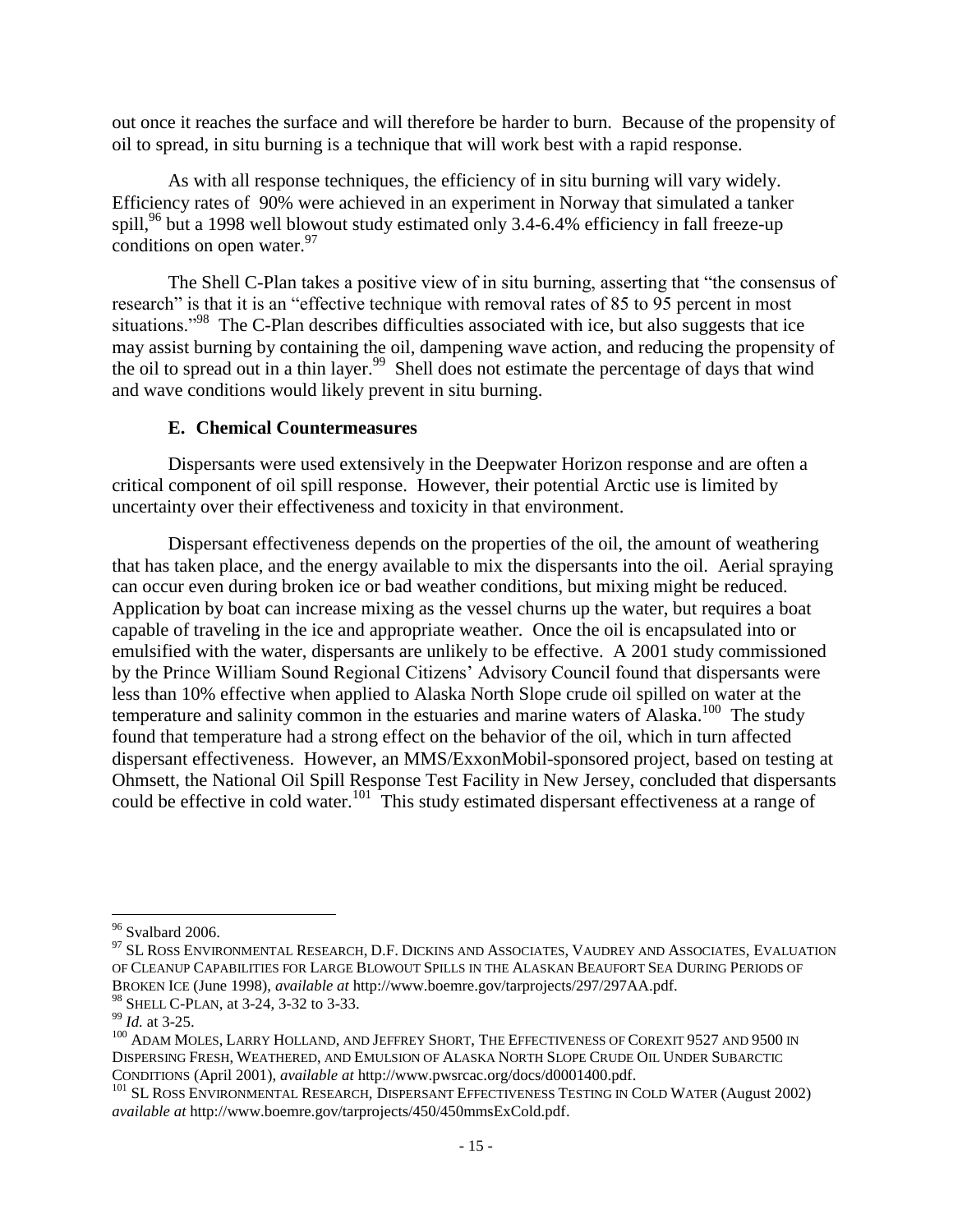82% to 99%. More research is needed regarding dispersant effectiveness in situations involving ice cover, heavy wind conditions, and weathered oils.<sup>102</sup>

Concerns about dispersant toxicity in the Arctic are similar to concerns about dispersant toxicity generally. One Arctic-specific issue is the speed of biodegradation of dispersed oil. Dispersants break down oil into smaller droplets, which may then be more easily biodegraded by oil-consuming bacteria.<sup>103</sup> Oil-consuming bacteria are present in Arctic waters, but they may break down dispersed oil more slowly than in warmer waters.<sup>104</sup> As a result, dispersed oil may be present in the ecosystem for a longer period of time. Moreover, concerns about the long-term fate and effects of dispersed oil in the Arctic are potentially magnified because of the lack of baseline data about the environment.

The Alaska Regional Contingency plan sets out dispersant guidelines.<sup>105</sup> Within the Alaska plan, the North Slope subarea contingency plan sets out the decision-making process for the use of dispersants: "Any decision regarding the use of dispersants and/or *in situ* burning in the North Slope Subarea will be made by the [Federal and State On-Scene Coordinators] in consultation with the Alaska Regional Response Team" and should also involve the North Slope Borough.<sup>106</sup> The plan includes specific dispersant guidelines for Alaska.<sup>107</sup> The Federal On-Scene Coordinator must "examine conventional response alternatives, such as containment and cleanup, for comparison to dispersant application" and may consider dispersant use only "when an effective conventional response is not feasible or not totally adequate in containing/controlling the spill."<sup>108</sup>

Shell's dispersant plan for Chukchi exploration is to store 25,000 gallons of Corexit 9500 in Anchorage and pre-stage another 1,300 gallons with Alaska Clean Seas on the North Slope.<sup>109</sup> The Shell C-Plan contends that "[d]ispersant use is a rational approach to mitigate environmental impacts from spills when sea states or other factors limit or negate conventional countermeasures."<sup>110</sup> The plan suggests that, because mechanical recovery and in situ burning opportunities might be limited, dispersants are a valuable option.<sup>111</sup> However, the plan also notes the potential limitations on dispersant effectiveness. It recognizes that because the properties of the oil in the reservoir are unknown, on-site testing would be a condition of dispersant use. The plan also notes that, to be effective, dispersants must be applied to fresh crude before it has an opportunity to emulsify or weather, and that dispersants are less effective

<sup>104</sup> *See* WORLD WILDLIFE FUND, OIL SPILL RESPONSE CHALLENGES IN ARCTIC WATERS 7 (2007).

<sup>102</sup> *See, e.g.*, PRINCE WILLIAM SOUND OIL SPILL RESPONSE INSTITUTE, ADVANCING OIL SPILL RESPONSE IN ICE-COVERED WATERS 4 (2003), *available at* http://www.pws-osri.org/publications/OilIce\_final.pdf (identifying research needs to improve response abilities in icy environments)

<sup>&</sup>lt;sup>103</sup> There is dispute within the scientific literature about whether dispersants promote biodegradation of oil. For more information, see the draft staff working paper on dispersants.

<sup>&</sup>lt;sup>105</sup> ALASKA REGIONAL RESPONSE TEAM, UNIFIED PLAN, ANNEX F: CHEMICAL COUNTERMEASURES F-11 (1999), *available at* http://www.akrrt.org/UnifiedPlan/F-Annex.pdf [hereinafter ANNEX F].

<sup>106</sup> ALASKA REGIONAL RESPONSE TEAM, UNIFIED PLAN, NORTH SLOPE SUBAREA CONTINGENCY PLAN, RESPONSE SECTION, A-22 (1999), *available at* http://www.akrrt.org/NSplan/nstoc.shtml.

 $107$  ANNEX F.

<sup>108</sup> *Id.* at F-2.

<sup>109</sup> SHELL C-PLAN, at 3-40.

<sup>110</sup> *Id*. at 3-37.

<sup>111</sup> *Id*. at 3-38.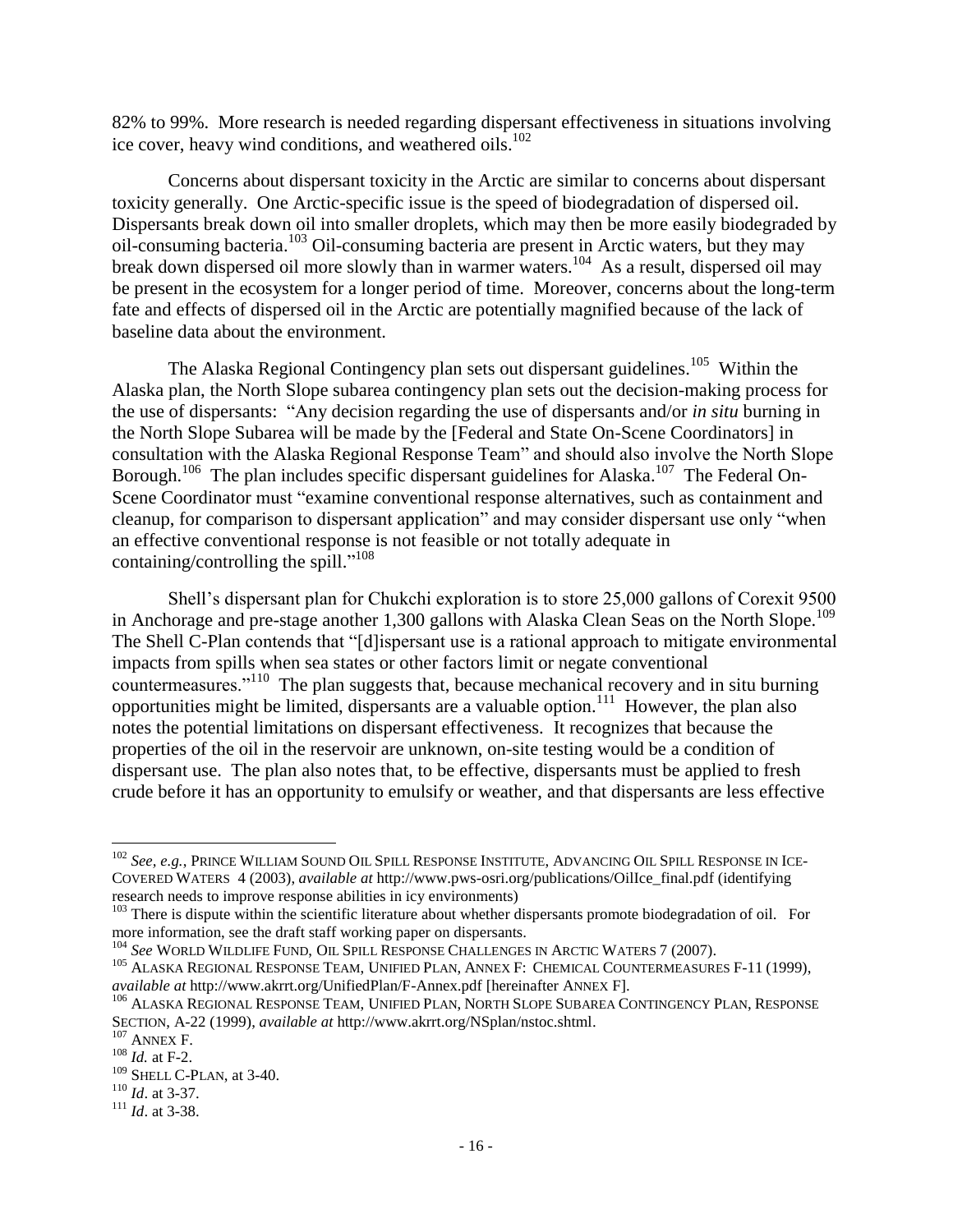on colder, more viscous oil. Finally, Shell states that it would try to avoid applying dispersant on or near sea birds or marine mammals.<sup>112</sup>

# **F. Bioremediation and Natural Processes**

Oil will degrade in the water over time as it is consumed by bacteria. Bioremediation is "the act of adding materials to contaminated environments to cause an acceleration of the natural biodegradation processes."<sup>113</sup> The National Contingency Plan, which governs oil spill response, specifies that "bioremediation agents" are "microbiological cultures, enzyme additives, or nutrient additives that are deliberately introduced into an oil discharge and that will significantly increase the rate of biodegradation to mitigate the effects of the discharge."<sup>114</sup> Bioremediation may be a potential response strategy in the Arctic, where the temperature and weather conditions otherwise slow the natural biodegradation process.

Responders have used bioremediation techniques in the cleanup of a number of major oil spills.<sup>115</sup> For example, one day after the June 8, 1990 spill from the *Mega Borg* off the coast of Texas, the federal on-scene coordinator authorized the use of a bioremediation product on the open-sea oil slick.<sup>116</sup> It was unclear how effective the product was, and this response highlighted the difficulties of open-sea application.<sup>117</sup> Responders applied bioremediation materials including nutrients, fertilizer, and exogenous bacteria—to the shoreline after the *Amoco Cadiz* wrecked off the coast of France.<sup>118</sup> The approaching tourist season, however, prevented more extensive use in the area. $^{119}$ 

The most prominent experimentation with onshore bioremediation occurred after the Exxon Valdez spill.<sup>120</sup> The level of endogenous oil-metabolizing bacteria had already increased on the Alaska shoreline. Responders decided to promote growth of these endogenous bacteria by adding nutrients and fertilizer to the shoreline of Prince William Sound, instead of seeding the shoreline with exogenous bacteria.<sup>121</sup> This technique was considered successful.<sup>122</sup> As with the *Amoco Cadiz* response, bioremediation in the *Exxon Valdez* response involved shoreline use, rather than use in open water.

There are concerns that low temperatures and the variable salinity in the Arctic will decrease the potential of bioremediation. Research done in Norway, however, suggests that

 $\overline{a}$ <sup>112</sup> *Id*. at 3-42.

<sup>113</sup> Richard P.J. Swannell et al., *Field Evaluations of Marine Oil Spill Bioremediation*, 60 MICROBIOLOGICAL REV. 342, 342 (1996) (internal quotations omitted).

<sup>114</sup> 40 C.F.R. § 300.5.

<sup>&</sup>lt;sup>115</sup> Swannel, at 351-52.

<sup>116</sup> *Id.* at 351.

 $117$  *Id.*; *see also id.* at 358 ("[T]here is little convincing evidence to suggest that bioremediation is effective at sea. This is partly due to the logistical difficulties involved in conducting controlled open-sea trials. Further research is required to derive an effective bioremediation strategy at sea.") (internal citations omitted).

 $^{118}$ *Id.* <sup>119</sup> *Id.*

<sup>120</sup> *Id.* at 352.

<sup>121</sup> *See id.*; P.H. Pritchard et al., *Oil Spill Bioremediation: Experiences, Lessons and Results from the Exxon Valdez Oil Spill in Alaska*, 3 BIODEGRADATION 315 (1992).

 $122$  Pritchard at 315.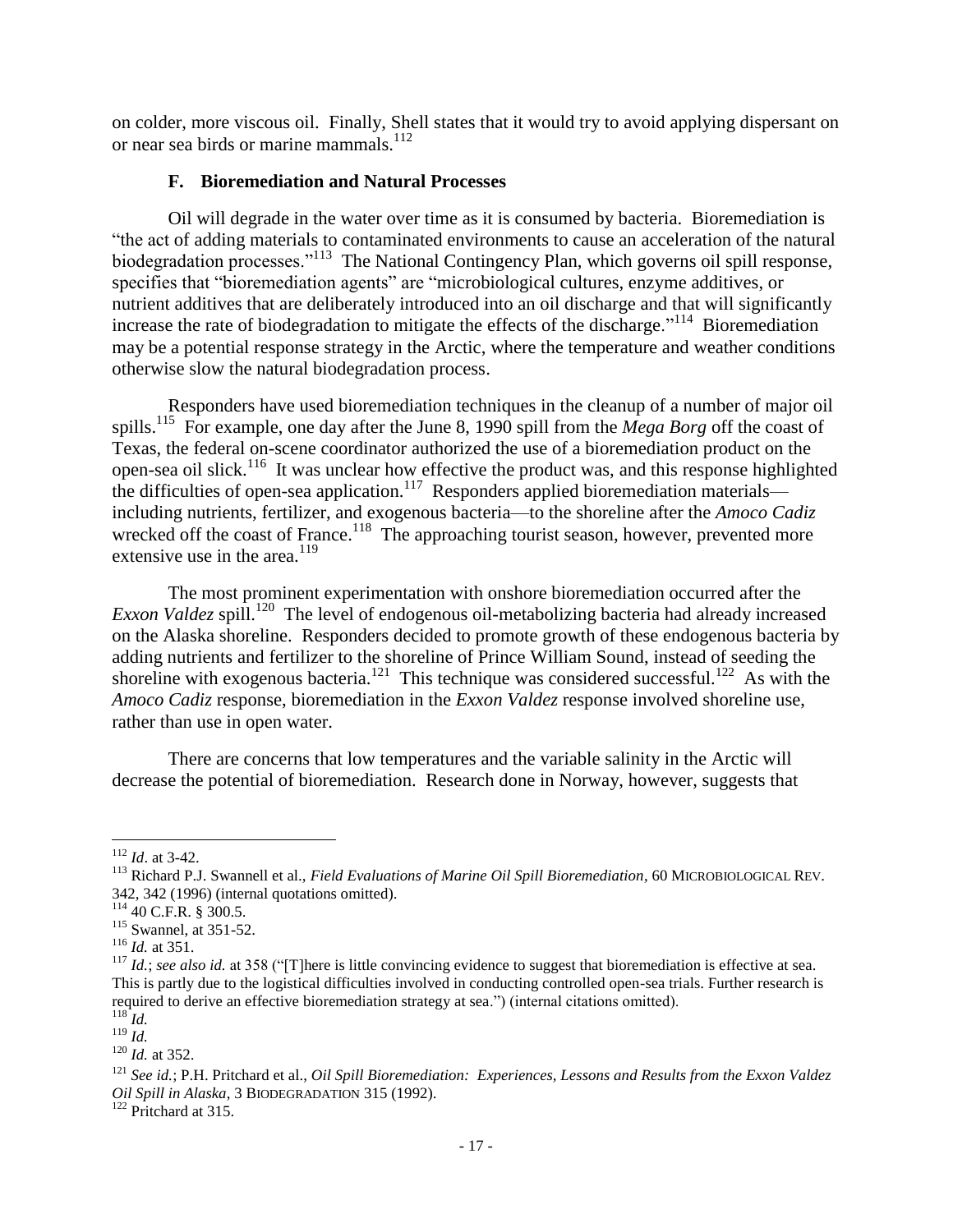microbial communities located in ice can begin to break down oil.<sup>123</sup> A patent issued in 2001 registers an improved method of administering bacteria to an open-water spill, and a pending patent application filed by a German group discloses a technique specifically aimed at bioremediating open water Arctic spills.<sup>124</sup>

The regulatory framework governing bioremediation processes is complicated. The NCP treats bioremediation products similarly to dispersants, with a product schedule and authorization requirements.<sup>125</sup> Twenty-four products are listed on the product schedule. The North Slope Subarea Area Contingency Plan also discusses bioremediation products, and contains a general protocol for testing products listed on the NCP schedule for use in Alaskan waters.<sup>126</sup> These products are not preapproved for any use. A later staff working paper will provide a more detailed discussion of research on bioremediation.

# **III. Geographic and Cultural Issues**

## **A. Response Posture and Readiness**

As noted above, the Beaufort and Chukchi Seas are different in terms of response needs. This section focuses mainly on response in the Chukchi, where the distance from shore and lack of infrastructure make access, let alone response, difficult. Some of these concerns do apply to the Beaufort as well.

Coast Guard officials have noted over the past few years that they are ill-prepared to respond to a major spill in the Arctic.<sup>127</sup> In addition to the response limitations detailed above, the Coast Guard lacks ice-class vehicles capable of responding to a spill under Arctic conditions. The Coast Guard has three polar icebreakers: the *Polar Star*, the *Polar Sea*, and the *Healy*. Both the *Polar Star* and the *Polar Sea* are currently non-operational, and both have exceeded their intended 30-year service lives. 128

The *Polar Sea*, originally commissioned in 1978, was returned to service in 2006 following a rehabilitation project intended to extend the vessel's service life to  $2014$ .<sup>129</sup> In June of this year the Coast Guard announced that the *Polar Sea* would cease operations until January 2011 due to "an unexpected engine casualty," the cause of which is still under investigation.  $130$ Another rehabilitation project, budgeted at \$60 million and intended to extend the life of the

 $\overline{a}$ <sup>123</sup> SINTEF, Oil Biodegradation in Arctic Ice, http://www.sintef.no/Home/Materials-and-Chemistry/Marine-Environmental-Technology/Projects-and-News/Oil-biodegradation-in-Arctic-ice/. SINTEF is studying a number of techniques for combating oil spills in ice covered water. *See* SINTEF, JIP Oil in Ice, http://www.sintef.no/Projectweb/JIP-Oil-In-Ice/.

 $124$  U.S. Patent No. 6,267,888 (issued July 31, 2001); U.S. Patent Application Publication No. US2010/0051541 A1. <sup>125</sup> 40 C.F.R. § 300 Subpart J.

 $126$  ANNEX F at F-85.

<sup>127</sup> *See, e.g.*, Captain J.J. Fisher, "Policy & Cooperation in the Arctic," Presentation at Capitol Hill Ocean Week, (June 10, 2010), *available at* http://nmsfocean.org/CHOW-2010-agenda; "Oil Spill Response in the U.S. Arctic: A U.S. Coast Guard Perspective," Presentation at the Environmental Law Institute (Mar. 11, 2010), *available at* http://www.eli.org/program\_areas/ocean\_arctic\_spill.cfm.

<sup>128</sup> RONALD O'ROURKE, CONGRESSIONAL RESEARCH SERVICE, COAST GUARD POLAR ICEBREAKER MODERNIZATION: BACKGROUND, ISSUES, AND OPTIONS FOR CONGRESS 1 (July 2, 2010).

<sup>129</sup> *Id.* at 3.

<sup>130</sup> *Id.* at 4.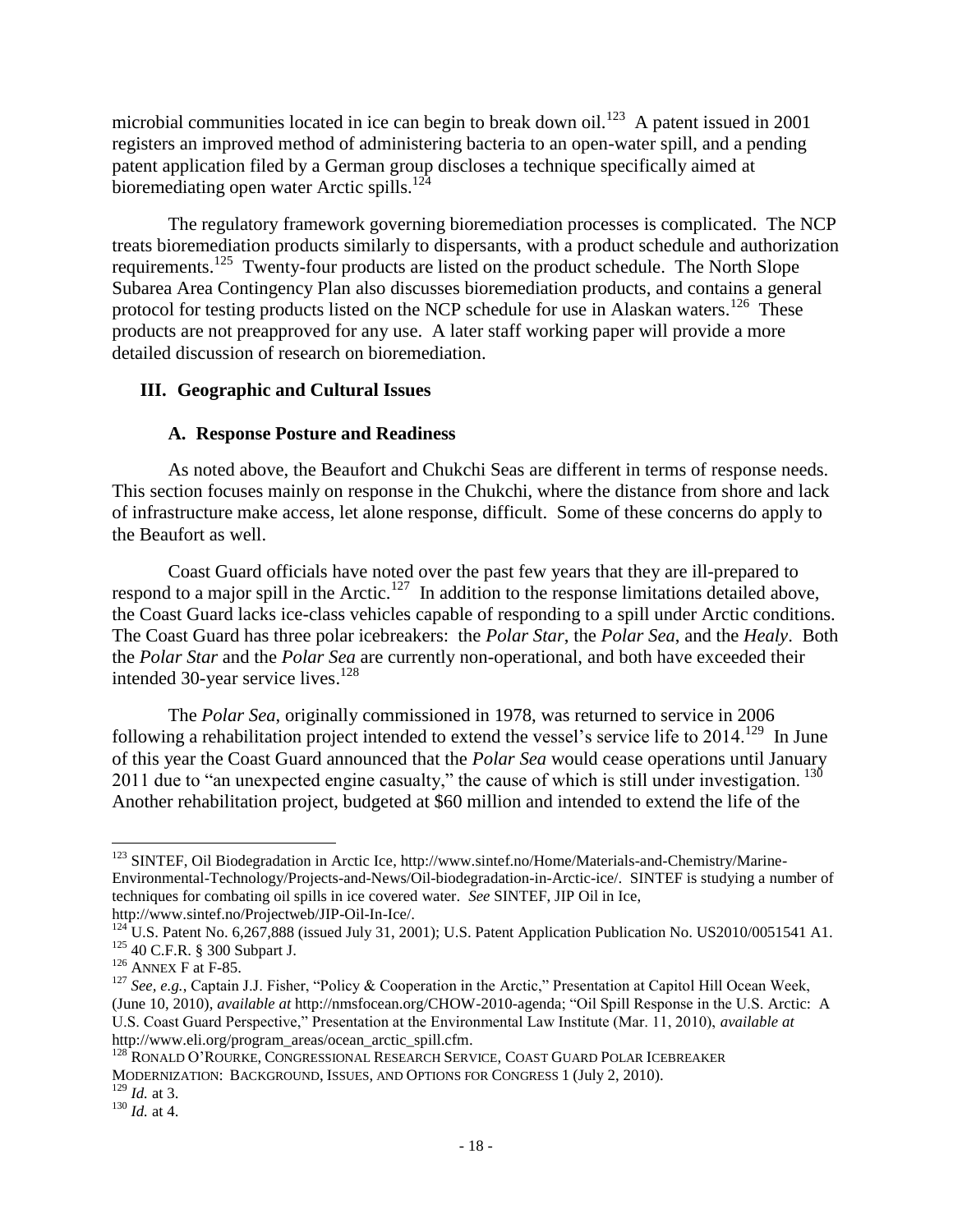Polar Star by seven to ten years, began in 2006.<sup>131</sup> It is expected to be completed in 2013. The most recent Coast Guard estimates suggest that the work required to further extend the lives of the *Polar Sea* and the *Polar Star* would cost about \$400 million per vessel (in 2008 dollars), and the cost of replacement ships would be between  $$800-925$  million.<sup>132</sup> The same report predicts that it would take eight to ten years to build the new ships.

The Coast Guard procured the third ship, the *Healy*, in the 1990s, and commissioned it in 2000. The *Healy* was supposed to complement the *Polar Sea* and the *Polar Star* with its greater research support capabilities. It has less icebreaking capability than the other ships.

The funding for operations and maintenance on all of these vessels has come through the National Science Foundation's budget since FY2006, because of the ships' increasing research functions.<sup>133</sup> Should a major drilling program begin offshore in the Chukchi Sea, additional operational polar icebreakers would be required to reach a rig or a spill in icy conditions. Decisions regarding whether to repair the current vessels or to acquire additional ice-class vessels are currently in the hands of Congress and subject to the budgeting process.

Distance is another major hurdle, even in open water and good weather conditions. Though the Coast Guard has a presence on the North Slope, the nearest Coast Guard operations base to the Chukchi region is on Kodiak Island, which is approximately 1,000 miles from the leasing sites. In Northern Alaska, the Coast Guard has only forward operating locations, not fully staffed and equipped bases. No infrastructure presently exists along the Chukchi. If drilling moves forward, some of this infrastructure would naturally be created by industry, but in a seasonal drilling environment it is unclear how much permanent development can be expected.

In the Beaufort Sea, response capability is increased by proximity to the city of Barrow and the shoreline. However, Barrow is still a small community of less than  $5,000$  people.<sup>134</sup> Wainwright, the second-largest town in the North Slope Borough and on the Chukchi Sea coast, had a population of about 550 at the time of the 2000 census.<sup>135</sup> A major spill would require bringing in responders, but it would be difficult for this region to support a large influx of response personnel. The nature of the sea also complicates the staging of operations. The sea is too shallow at Wainwright to support a full dock, and there is only a boat ramp from which to launch smaller vessels. The nearest dock capable of supporting large vessels is at Prudhoe Bay in the Beaufort Sea.

Shell's plan for exploratory drilling in the Chukchi involves a small flotilla of ships available to assist with response efforts. The Shell C-Plan asserts that an oil spill response vessel will be positioned so that it could arrive at a spill site within one hour.<sup>136</sup> It also anticipates that a larger transport vessel will be able to arrive within 24 hours and would be able to store 287,100 barrels of oil or oily water, which is the worst-case planning discharge amount. Additional

 $\overline{a}$ <sup>131</sup> *Id.*

<sup>132</sup> *Id.* at 10-11.

<sup>133</sup> *Id.* at 7.

<sup>&</sup>lt;sup>134</sup> U.S. Census Bureau, Population for the 15 Largest County Equivalents and Incorporated Places in Alaska: 1990 and 2000, *available at* http://www.census.gov/census2000/pdf/ak\_tab\_6.PDF.

<sup>135</sup> U.S. Census Bureau, Fact Sheet, Wainwright city, Alaska, *available at*

http://factfinder.census.gov/home/saff/main.html?\_lang=en (search for Wainwright, AK).

 $136$  SHELL C-PLAN at 1-19, 1-25.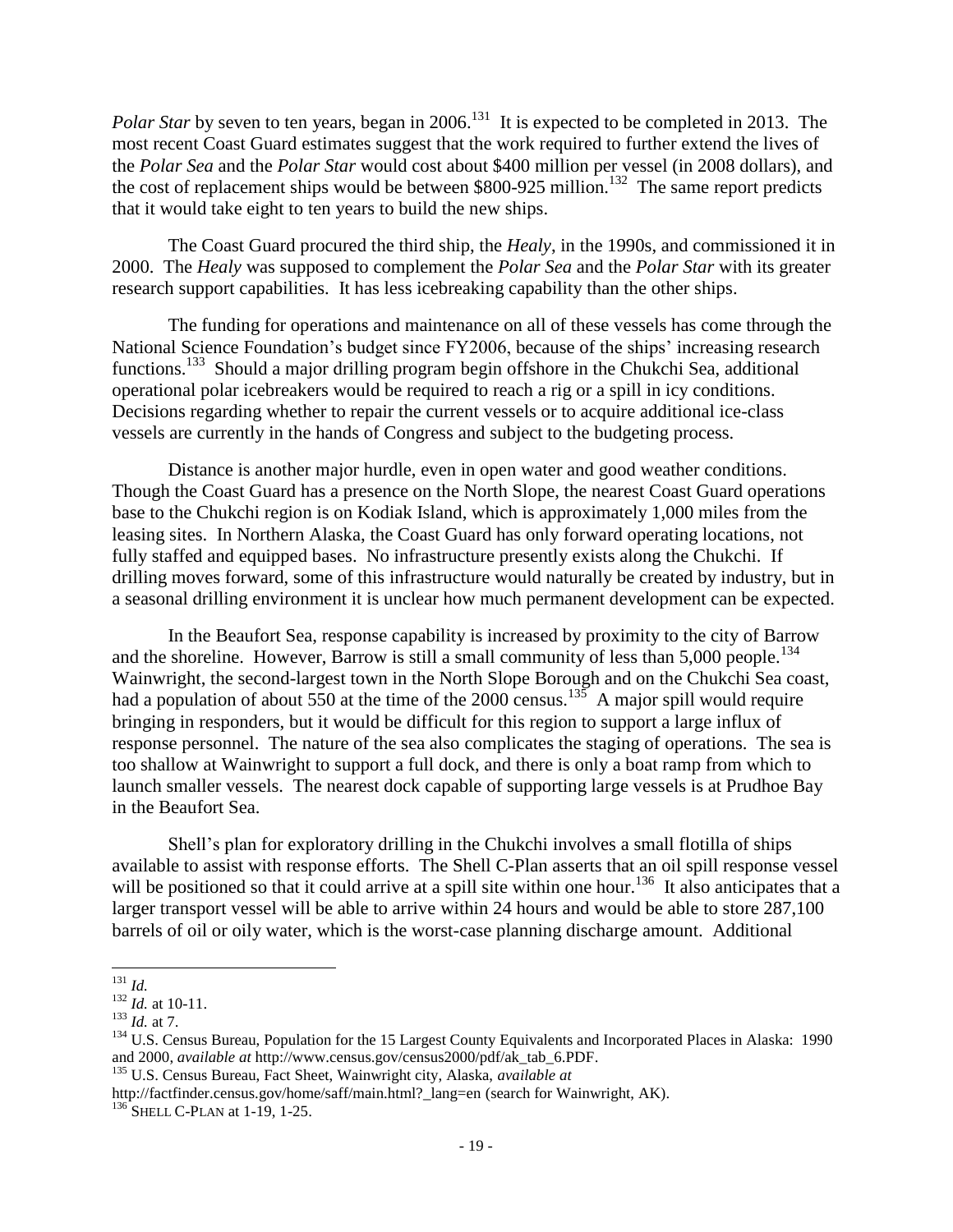personnel and resources, according to the plan, will be mobilized through the contractor Alaska Clean Seas, which has personnel stationed on the North Slope in Prudhoe Bay and along the Beaufort Sea. They have an advisor on Chukchi exploration issues but do not appear to have any response personnel stationed west of Barrow at present.<sup>137</sup> According to the C-Plan, equipment will be pre-staged at Wainwright, where there is a small airport and a boat ramp from which to deploy the equipment to the spill.

Environmental groups have criticized this plan, asserting that the estimated response times are unrealistic. Pew Environment's U.S. Arctic program is currently drafting a report on oil spill response in the Arctic, which will include a response scenario analysis for the Chukchi Sea. This report will be peer-reviewed and should be available by the end of October 2010.<sup>138</sup>

## **B. Subsistence Resource Use**

Subsistence resource uses provide an important background to any discussion of offshore drilling in the Arctic. Inupiat Eskimos are the dominant population in Alaska's Arctic region and have practiced subsistence hunting and fishing for thousands of years. For most residents of the North Slope, a subsistence-based lifestyle is an economic necessity. The cost of living is high as a result of transportation costs for goods and services. While jobs are available in oil extraction facilities in the Prudhoe Bay area, the per-capita income does not correspond to the high cost of living.<sup>139</sup> The Inupiat are forced to supplement their diet through subsistence hunting and fishing since the harsh weather makes agriculture impossible.<sup>140</sup> Walruses, seals, and caribou make up part of the Inupiat diet, but the bowhead whale is of particular importance due to its size and food potential.

Bowhead whales can reach 60 feet in length and weigh more than 120,000 pounds. They migrate from Russian to Canadian waters and back through the Chukchi and Beaufort Seas. They are the most important subsistence animal for the coastal communities of northwest and northern Alaska.<sup>141</sup> Of the 74 percent of North Slope Borough households that responded to a 1998 survey, nearly 69 percent of Inupiat families reported that the bowhead whale makes up more than half of their subsistence food diet.<sup>142</sup>

Whale hunting and the customs surrounding it are also an important part of the cultural heritage of the Inupiat. A 1986 study estimated that 70 percent of the population of Wainwright, Alaska directly participates in preparing and preserving a whale that has been caught. No other communal activity involves as high a level of participation.<sup>143</sup>

<sup>137</sup> *See* Alaska Clean Seas, Yearbook 30-41 (2009), *available at* 

http://www.alaskacleanseas.org/adobefiles/2010%20Yearbook\_web.pdf (listing personnel and office locations) <sup>138</sup> Email to National Commission Staff from Marilyn Heiman, U.S. Arctic Program, Pew Environment Group, received Sept. 15, 2010.

<sup>&</sup>lt;sup>139</sup> COMMITTEE ON THE CUMULATIVE ENVIRONMENTAL EFFECTS OF OIL AND GAS ACTIVITIES ON ALASKA'S NORTH SLOPE, NATIONAL RESEARCH COUNCIL, CUMULATIVE ENVIRONMENTAL EFFECTS OF OIL AND GAS ACTIVITIES ON ALASKA'S NORTH SLOPE 20 (2003) [hereinafter CUMULATIVE ENVIRONMENTAL EFFECTS].

<sup>140</sup> *Id.* at 132.

<sup>&</sup>lt;sup>141</sup> ALASKA DEPARTMENT OF FISH & GAME, BOWHEAD WHALE (2008),

http://www.adfg.state.ak.us/pubs/notebook/marine/bowhead.php.

 $^{142}$ CUMULATIVE ENVIRONMENTAL EFFECTS at 135.

<sup>143</sup> *Id.*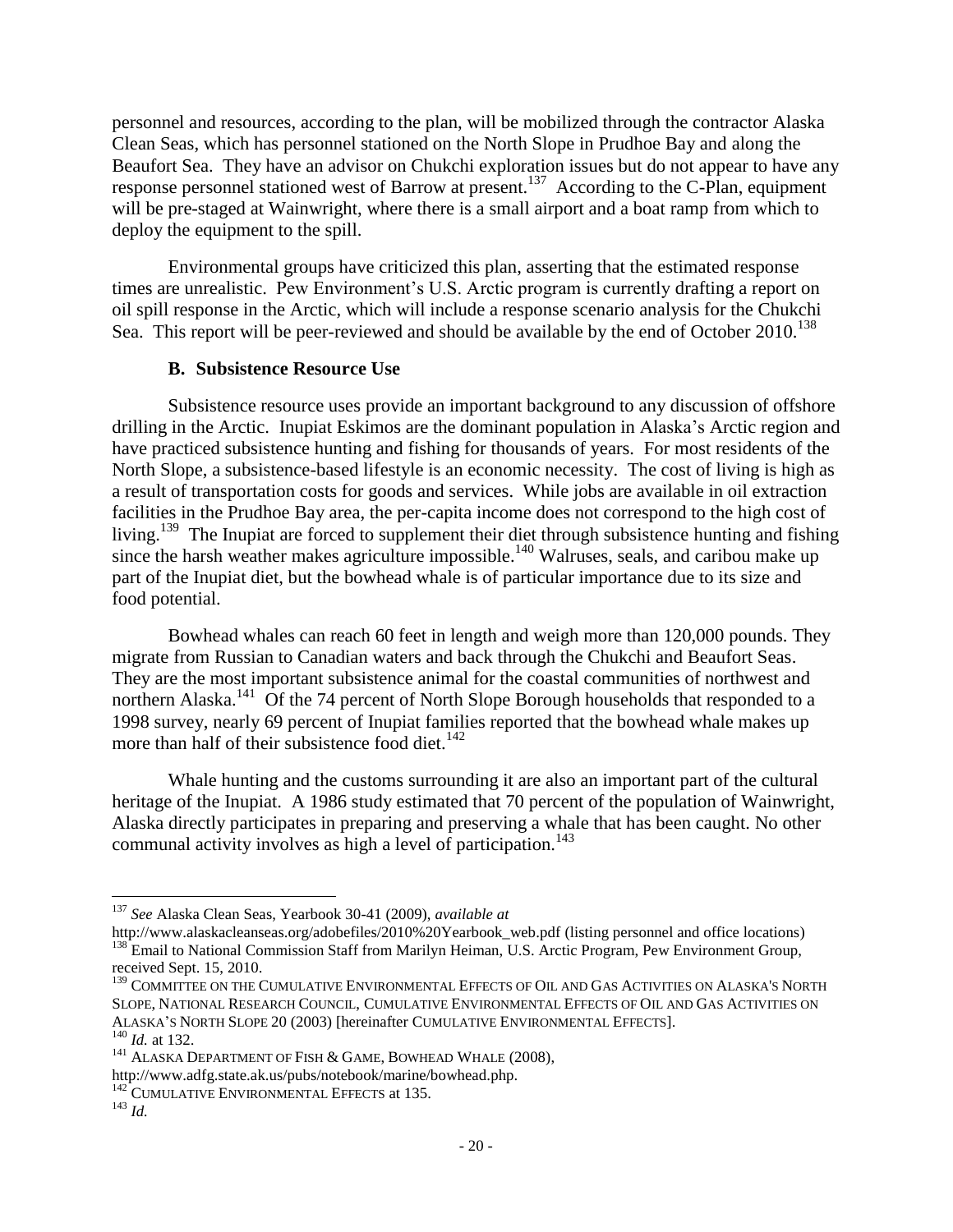Many coastal Inupiat are strongly opposed to offshore drilling, largely because it can interfere with the migratory patterns and well-being of the bowhead whale. Much of this opposition relates to concerns over seismic activities, which can drive the whales off their normal migratory path.<sup>144</sup> Oil spills present another hazard. In case of a spill, whales may pass through the oil, exposing their bodies to harmful hydrocarbons. No research has studied the toxic effects of inhaled or ingested oil on bowhead whales, but scientists believe the consequences would be similar to those for polar bears and seals, which are both seriously affected by oiling.<sup>145</sup> While no major oil spill has occurred in the Beaufort Sea, concerns about the potentially calamitous effects of a spill on the bowhead whale population are a major factor in any evaluation of offshore drilling.

#### **IV. Areas for Commission Inquiry**

The areas for Commission inquiry suggested by this draft are all topics that can and should be discussed by panelists at the hearing on September 27, 2010. Staff recommends that the Commission ask the panelists to address these issues.

Shell's exploratory drilling C-Plan is currently the only formal industry proposal for contingency planning and oil spill response in the Arctic. While Shell's plan acknowledges many of the challenges of spill response in the Arctic, questions remain as to whether its solutions to those challenges are realistic. For its final report, the Commission may want to consider the forthcoming analysis conducted by the Pew Environmental group in evaluating the Shell plan and the requirements for Arctic response plans generally.

The Commission may also want to consider the regulatory standards to which the C-Plan is keyed. The regulations set out requirements for spill response planning, such as the volume for the worst-case discharge scenario and the proximity to the well of spill response equipment. The Shell plan appears to go beyond these standards, but other drillers may not. Environmental groups have criticized the current response planning standards as inadequate because they allow an applicant to underestimate the risk of, and do not require sufficient response capacity in the event of, a worst-case discharge. Bills in both the House and Senate attempt to respond to these concerns by requiring response plans to include a more comprehensive risk analysis, greater detail about response capability, and specific information on measures to be used in case of a loss of well control.<sup>146</sup> The Commission, after further review of the regulations and an evaluation of the action Congress is considering, may wish to recommend amending the regulations.

The Commission may also want to consider the resources brought to bear to review contingency plans. The Shell C-plan process, where MMS did request further information in

<sup>144</sup> *See* NATIONAL MARINE FISHERIES SERVICE, ENDANGERED SPECIES ACT—SECTION 7 CONSULTATION, BIOLOGICAL OPINION 13 (2002) (noting that, with reference to the construction and operation of the Liberty Oil production island in the Beaufort Sea, that bowhead whales will defect from their normal migratory paths at distances of up to 35 miles from seismic operations). Changes in migratory patterns will have a significant effect on Inupiat hunting: hunters must follow the whales into riskier waters, making the hunting trip longer and more dangerous. Further, the hunters may not be able to transport the carcass to the shore before it begins deteriorating, thus jeopardizing the whale's food potential.

<sup>&</sup>lt;sup>145</sup> CUMULATIVE ENVIRONMENTAL EFFECTS at 103.

<sup>146</sup> *See* The Consolidated Land, Energy, and Aquatic Resources Act of 2009, H.R. 3534, 111th Cong. (2009); Outer Continental Shelf Reform Act of 2010, S. 3516, 111th Cong. (2010).